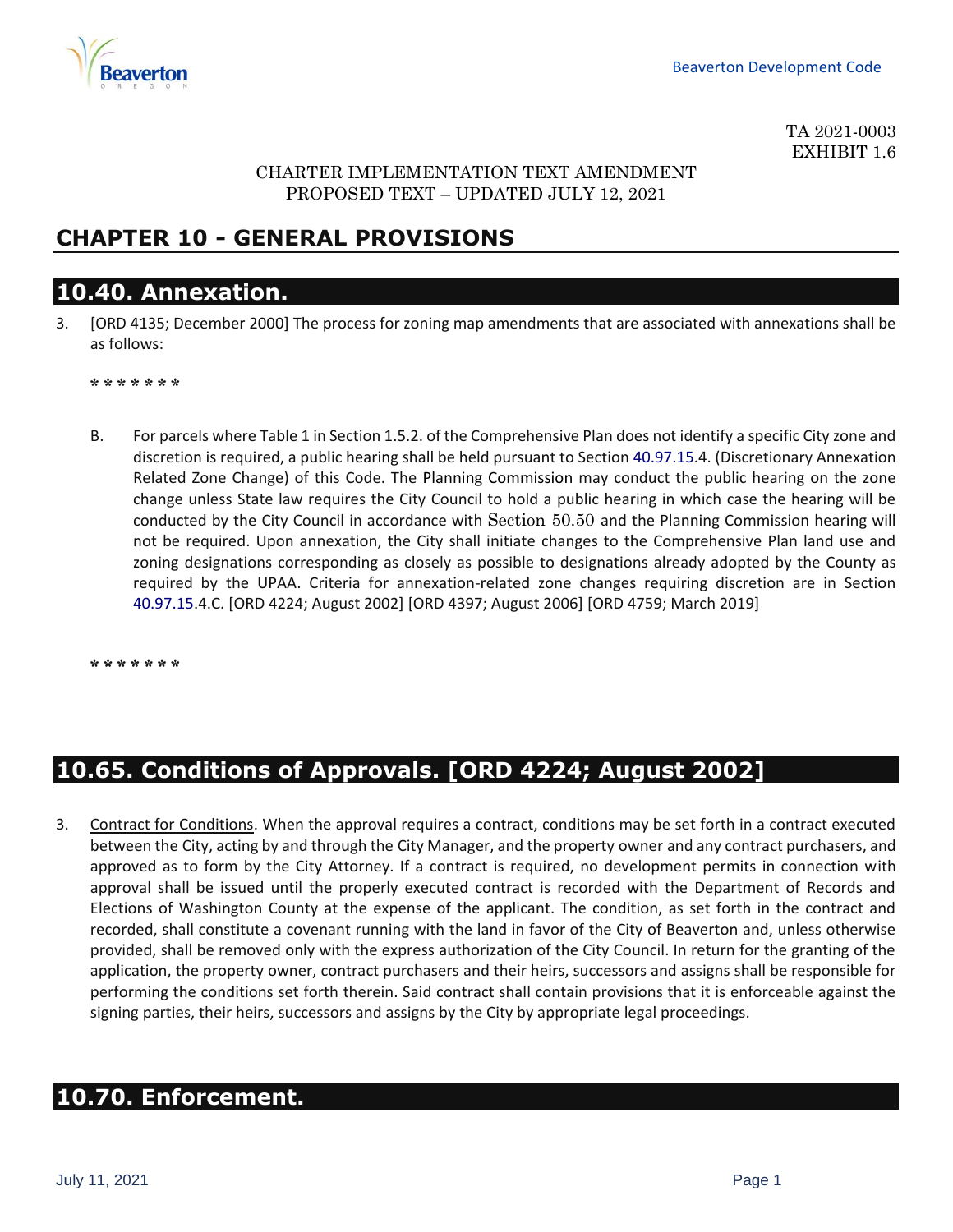

- 1. General. It shall be the duty of the [City](http://online.encodeplus.com/regs/beaverton-or/doc-view.aspx?pn=0&ajax=0&secid=1111) Manager to enforce the provisions of [this Code.](http://online.encodeplus.com/regs/beaverton-or/doc-view.aspx?pn=0&ajax=0&secid=937) The term, "this Code", means not only the provisions expressed herein but also the conditions or terms of any permit, certificate, license or approval granted pursuant to this Code. The City Manager may use the resources of any [City](http://online.encodeplus.com/regs/beaverton-or/doc-view.aspx?pn=0&ajax=0&secid=930) department to assist in carrying out the City's responsibilities under this section. [ORD 3226; October 1981]
- 2. Official Action. All officials, departments and [employees](http://online.encodeplus.com/regs/beaverton-or/doc-view.aspx?pn=0&ajax=0&secid=1002) of the City vested with authority to issue permits, certificates, licenses, or grant approvals, shall adhere to and require conformance with this Code and shall issue no permit, certificate, license or grant approval for any use, [building](http://online.encodeplus.com/regs/beaverton-or/doc-view.aspx?pn=0&ajax=0&secid=910) or purpose which violates or fails to comply with conditions or standards imposed by this Code. Any permit, certificate, license or approval issued or granted in conflict with the provisions of this Code, intentionally or otherwise, shall be void.
- 3. [Maintenance.](http://online.encodeplus.com/regs/beaverton-or/doc-view.aspx?pn=0&ajax=0&secid=1100) [ORD 4224; August 2002] All improvement(s) constructed pursuant to an approval under this Code shall be maintained in perpetuity by the property [owner](http://online.encodeplus.com/regs/beaverton-or/doc-view.aspx?pn=0&ajax=0&secid=1153) in compliance with the relevant conditions of approval unless otherwise modified by action of the City.
- 4. Abatement. Any use which is established, operated, erected, moved, altered, enlarged, painted, or maintained contrary to this Code or to any permit or approval granted under this Code shall be and is hereby declared to be unlawful and a public nuisance, and may be abated as such. [ORD 4224; August 2002]
- 5. Injunctive Relief. Upon request of the City Manager, the City Attorney may institute a suit in equity in the Circuit Court of the State of Oregon to enjoin the maintenance of any use, occupation, building or [structure](http://online.encodeplus.com/regs/beaverton-or/doc-view.aspx?pn=0&ajax=0&secid=1281) or any activity being conducted or proposed to be conducted in violation of any provision of this Code. [ORD 3739; September 1990]

## **10.75 Administrative Rules.**

1. The [City](http://online.encodeplus.com/regs/beaverton-or/doc-view.aspx?pn=0&ajax=0&secid=1111) Manager may promulgate such rules and regulations as they consider necessary to facilitate the administration and interpretation of this Code.

**\* \* \* \* \* \* \***

### **10.95. Development Review Participants.**

The following are the primary participants in the planning and development review decision making process in the City of Beaverton. The roles of these participants are outlined in this Section and may be further defined by the City Council through ordinance or resolution.

- 1. **City Council.**
	- A. Membership. The City Council is composed of a mayor and six councilors nominated and elected from the city at large to serve a four year term.

**\* \* \* \* \* \* \***

#### **40.75. Street Vacation**

*40.75.15. Application.*

There is a single Street Vacation application which is subject to the following requirements.

#### 4. **Street Vacation.**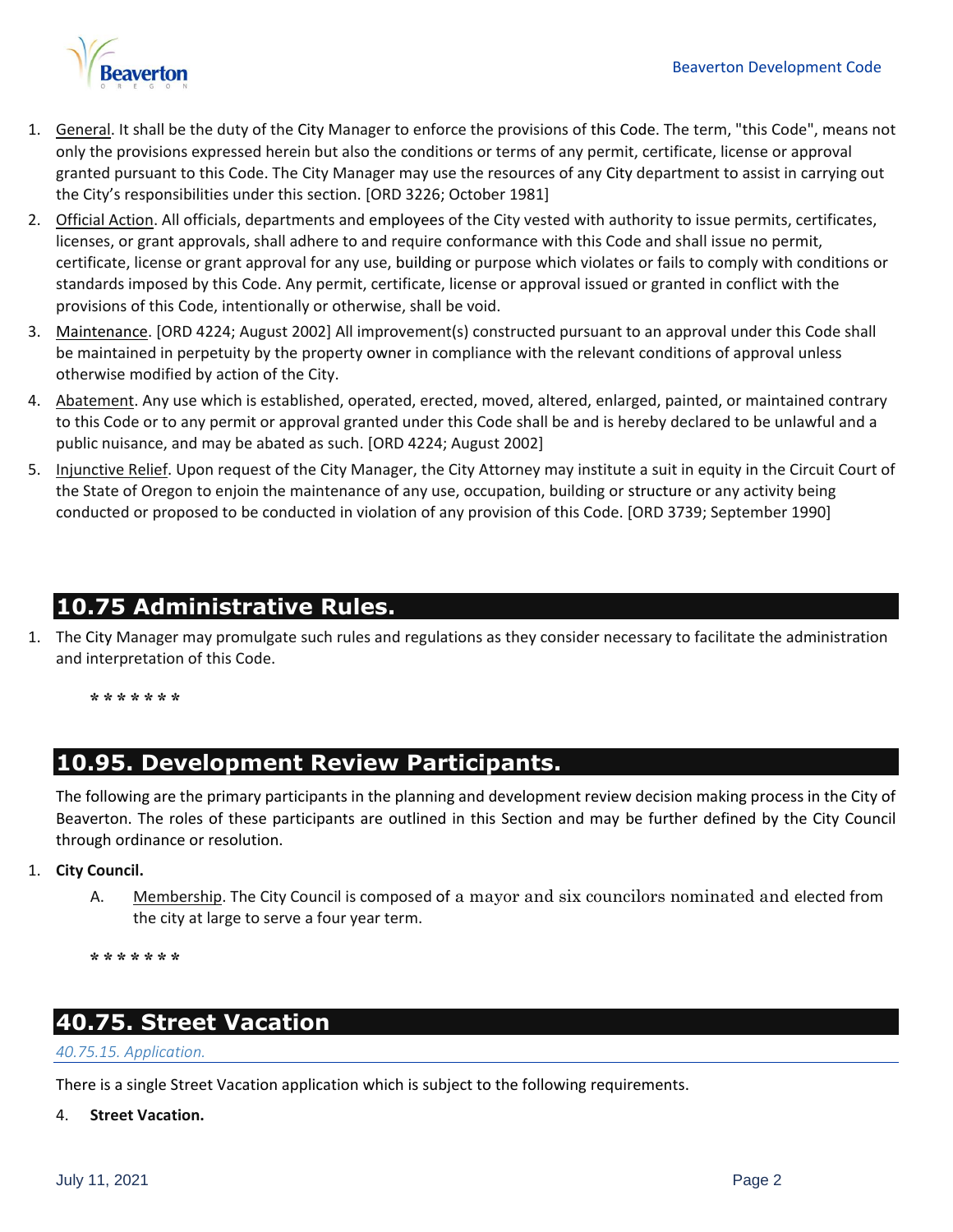



D. Submission Requirements. An application for a Street Vacation shall be made by the owner of property abutting the right-of-way or easement, or the owner's authorized agent, the City Council, City Manager, or their designee on a form provided by the Director and shall be filed with the Director. The Street Vacation application shall be accompanied by the information required by the application form, and by Section 50.25. (Application Completeness), and any other information identified through a Pre-Application Conference.

### **40.85. Text Amendment**

#### *40.85.15. Application.*

There is a single Text Amendment application which is subject to the following requirements.

#### 1. **Text Amendment.**

**\* \* \* \* \* \* \***

D. Submission Requirements. An application for Text Amendment to the City's Development Code shall be initiated by the City Council, City Manager, the [Director,](http://online.encodeplus.com/regs/beaverton-or/doc-view.aspx?pn=0&ajax=0&secid=976) or any interested [person](http://online.encodeplus.com/regs/beaverton-or/doc-view.aspx?pn=0&ajax=0&secid=1180) on a form provided by the Director and shall be filed with the Director. The Text Amendment application shall be accompanied by the information required by the application form, and by Section [50.25.](http://online.encodeplus.com/regs/beaverton-or/doc-viewer.aspx?ajax=0&tocid=001.006.005) (Application Completeness), and any other information identified through a Pre-Application Conference.

# **40.97. Zoning Map Amendment**

#### *40.97.15. Application.*

There are four (4) Zoning Map Amendment applications which are as follows: Quasi-Judicial Zoning Map Amendment, Legislative Zoning Map Amendment, Non-Discretionary Annexation Related Zoning Map Amendment and Discretionary Annexation Related Zoning Map Amendment. The Director shall determine if a zone change is quasi-judicial or legislative. For annexation related zone change applications, the Director shall determine if the applications are discretionary or non-discretionary. The City Council is the decision-making authority for all Zoning Map Amendments, which shall be adopted by ordinance according to the requirements of the City Charter.

#### **1. Quasi-Judicial Zoning Map Amendment.**

A. Threshold. An application for Quasi-Judicial Zoning Map Amendment shall be required when the following threshold applies:

 1. The change of zoning designation for a specific property or limited number of specific properties. B. Procedure Type. The Type 3 procedure, as described in Section 50.45. of this Code, shall apply to an application for Quasi-Judicial Zoning Map Amendment. The initial review of a Quasi-Judicial Zoning Map Amendments is conducted by the Planning Commission, which shall make a recommendation to the City Council.

**\* \* \* \* \* \* \***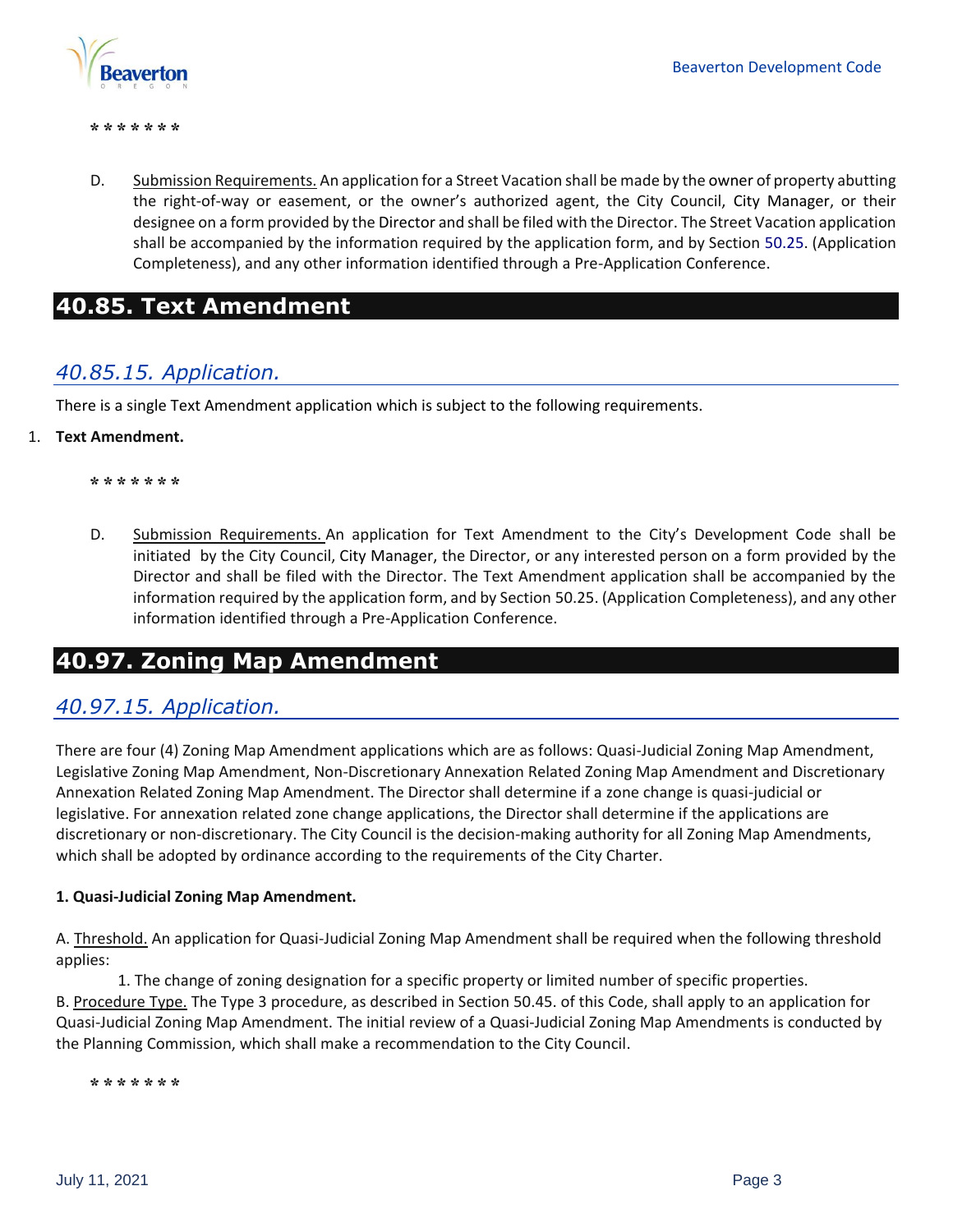

D. Submission Requirements. An application for Quasi-Judicial Zoning Map Amendment to the City's zoning map shall be made by the [owner](http://online.encodeplus.com/regs/beaverton-or/doc-view.aspx?pn=0&ajax=0&secid=1153) of the subject property, or the owner's authorized agent, the City Council, [Mayor,](http://online.encodeplus.com/regs/beaverton-or/doc-view.aspx?pn=0&ajax=0&secid=1111) or their designee on a form provided by the Director. All Quasi-Judicial Zoning Map Amendment applications shall be filed with the Director and shall be accompanied by the information required by the application form, and by Section 50.25. (Application Completeness), and any other information identified through a Pre-Application Conference.

**\* \* \* \* \* \* \***

#### **2. Legislative Zoning Map Amendment.**

**\* \* \* \* \* \* \***

D. Submission Requirements. An application for Legislative Zoning Map Amendment to the City's zoning map may only be initiated by the City Council, Mayor, or their designee. All Legislative Zoning Map Amendment applications shall be filed with the Director and shall be accompanied by the information required by the application form, and by Section 50.25. (Application Completeness)

#### **3. 40.97.15 4. Discretionary Annexation Related Zoning Map Amendment**

**\* \* \* \* \* \* \***

B. Procedure Type. The Type 3 procedure, as described in Section 50.45. of this Code, shall apply to an application for Discretionary Annexation Related Zoning Map Amendment to the City's zoning map. The decision making authority is the Planning Commission. The initial review of a Discretionary Annexation Related Zoning Map Amendment is conducted by the Planning Commission, which shall make a recommendation to the City Council.

# **CHAPTER 50 - PROCEDURES**

### **50.05. Initiation of an Application.**

- 1. An application subject to a Type 1, Type 2, or Type 3 procedure may be filed by:
	- A. The owner or the contract purchaser of the subject property, or any person authorized in writing to act as agent of the owner or contract purchaser.
	- B. The City Council, Mayor, or Director, as to property owned by the City, including public right of way and easements, or which the City intends to acquire.
	- C. Public agencies that own the property or have passed a resolution declaring that they intend to exercise their statutory authority to condemn the property.
- 2. A Text Amendment application subject to a Type 4 procedure may be filed by an interested person, City Council, City Manager, or Director.
- 3. A Zoning Map Amendment application subject to a Type 1 or Type 3 procedure may be filed by the owner or the contract purchaser of the subject property, City Council, Mayor, or Director. [ORD 4265; October 2003] [ORD 4498; January 2009]
- 4. A Zoning Map Amendment application subject to a Type 4 procedure may be filed only by the City Council, City Manager, or Director. [ORD 4498; January 2009]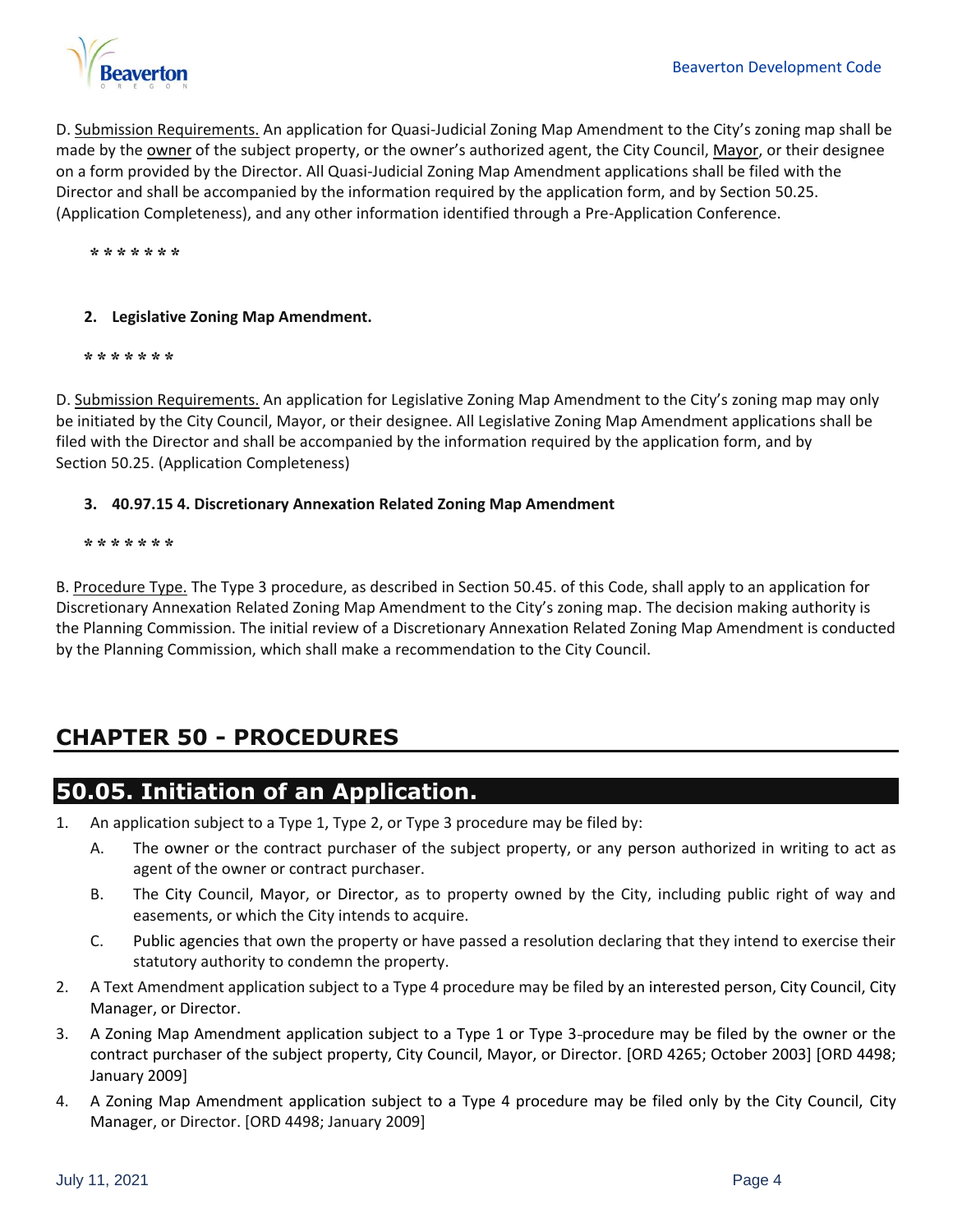

### **50.15. Classification of Applications.**

- An application shall be subject to the procedure type specified in the Code, if any. If the Code does not specify a procedure type for a given application and another procedure is not required by law, the Director shall determine the appropriate procedure based on the following guidelines. Where two or more procedure types could be applied to a particular application, the selected procedure will be the type providing the broadest notice and opportunity to participate.
	- A. A Type 1 procedure typically involves an application that is subject to non-discretionary criteria or criteria that require the exercise of professional judgment only about technical issues.
	- B. A Type 2 procedure typically involves an application that is subject to criteria that require the exercise of limited discretion about non-technical issues and about which there may be limited public interest.
	- C. A Type 3 procedure typically involves an application that is subject to criteria that require the exercise of substantial discretion and about which there may be broad public interest, although the application applies to a limited number of land owners and properties.

A Type 4 procedure typically involves the legislative adoption, implementation or amendment of policy or law by ordinance. This includes amendments to the text of the zoning ordinance or the comprehensive plan. Large scale changes in planning and development maps also may be characterized as legislative where a number of property owners. are directly affected.

**\* \* \* \* \* \* \***

### **50.20. Pre-Application Conference.**

1. With the exception of City initiated or Wireless Facility applications, a pre-application conference shall be required for all proposals which require Type 2 or Type 3 applications. An applicant may choose to forgo the required preapplication conference for a Type 2 application upon completion of a form for that purpose provided by the Director. A pre-application conference is optional for an applicant for proposals which require only Type 1 applications. [ORD 4702; January 2017]

**\* \* \* \* \* \* \***

### **50.25. Application Completeness.**

1. A complete application is one which contains the information required by the Director to address the relevant criteria, development requirements, and procedures of this Code. Non-Discretionary Annexation Related Zoning Map Amendment and Discretionary Annexation Zoning Map Amendment applications processed by the City shall be determined to be complete upon submittal of a valid annexation petition or executed annexation agreement. All other complete application shall consist of the requisite number of copies of the following: [ORD 4265; October 2003]

**\* \* \* \* \* \* \***

E. For a Type 2or Type 3 application, a copy of the pre-application conference summary.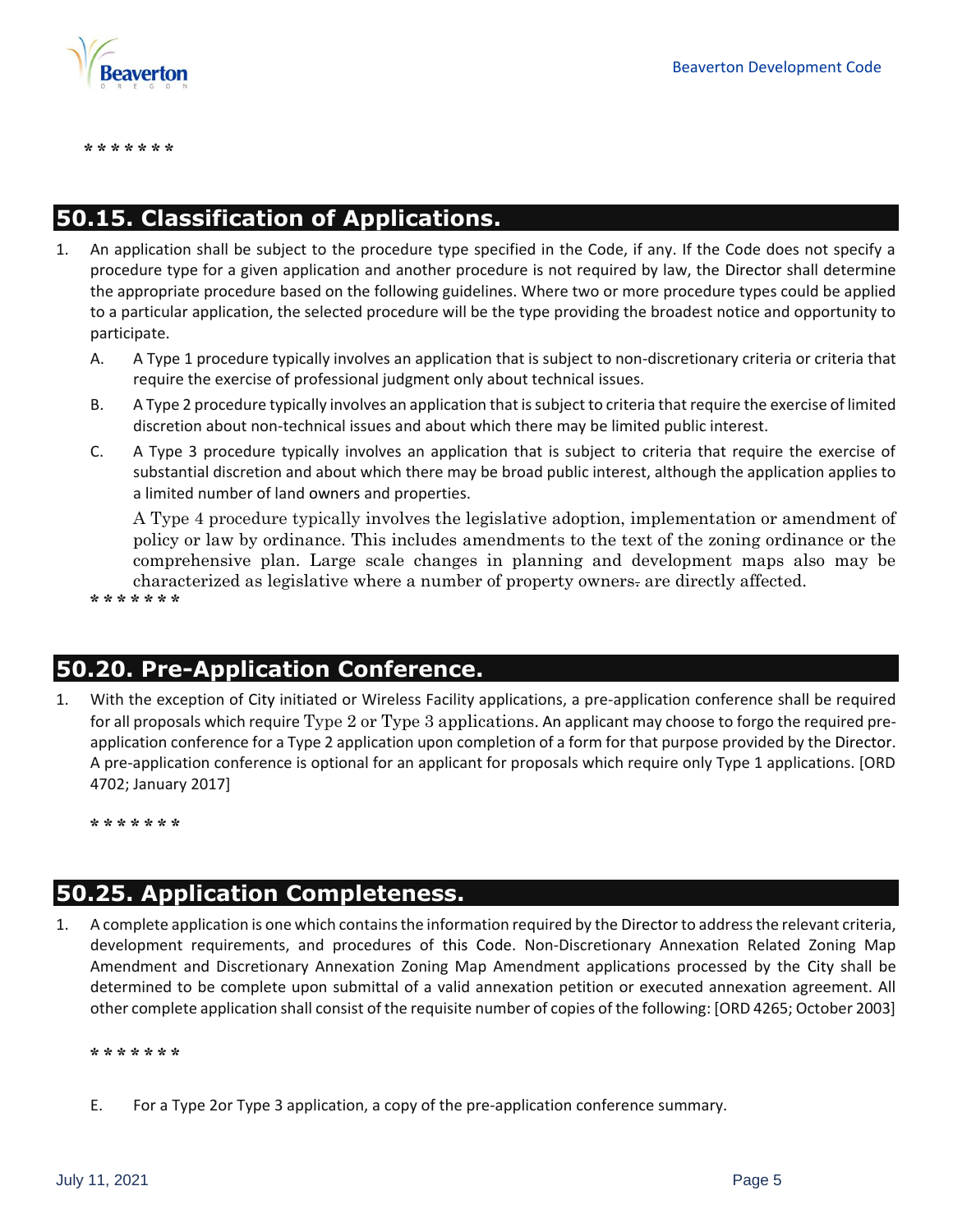

10. The applicant may amend the application up to and including fourteen (14) calendar days after the application has been deemed complete. Amendments to an application submitted more than fourteen (14) calendar days after the application is deemed complete may be determined by the Director to be so substantial that the application should be treated as having been refiled. In such a case, the Director shall provide the applicant with the following options: provide the City with a waiver of the 120-day timeframe set forth in ORS 227.178 for a minimum of fourteen (14) calendar days from the date the amendment was submitted; treat the application as having been refiled as of the date the amendment was submitted; or, decide the application on the basis of the applicant's materials without the amendment.

**\* \* \* \* \* \* \***

### **50.50. Type 4.**

- 1. The initial body to review Type 4 applications shall be the Planning Commission which shall make a written recommendation to the City Council. The City Council shall make the final decision on Type 4 applications as set forth in this Section. [ORD 4532; April 2010]
- 2. [ORD 4462; January 2008] No less than thirty-five (35) calendar days before the date of the initial hearing of the Planning Commission on an ordinance that proposes to legislatively change the zoning map or to amend the text of the Development Code, the Director shall mail notice of the hearing to: [ORD 4584; June 2012]
	- A. All NAC Chairs in whose area there is property that in the Director's opinion could be affected by the proposed ordinance, if adopted.
	- B. The Chair of Washington County's Community Participation Organizations (CPO) in which property that could be affected by the proposed ordinance is located and the Chair of any other CPOs whose boundaries are within five hundred (500) feet of the area affected by the ordinance. [ORD 4782; April 2020]
	- C. The Chair of the Beaverton Committee for Community Involvement. [ORD 4782; April 2020]
	- D. Department of Land Conservation and Development (DLCD), Metro, and Washington County Department of Land Use and Transportation. [ORD 4782; April 2020]
- 3. Not more than forty (40) nor less than twenty (20) calendar days before the date of the initial hearing of the decision making authority on an ordinance that proposes to legislatively change the zoning map or to amend the text of the Development Code, the Director shall mail notice of the hearing to:

[ORD 4462; January 2008]

- A. The applicant if other than the City.
- B. Owners of property within the City for which the proposed ordinance, if adopted, may in the Director's opinion affect the permissible uses of land.
	- 1. The most recent property tax assessment roll of the Washington County Department of Assessment and Taxation shall be used for determining the property owner of record. The failure of a property owner to receive notice does not invalidate the decision.
	- 2. If a person owns more than one property that could be affected by the proposed ordinance if adopted, the Director may mail that person only one notice of the hearing.
- 4. The notice of the initial hearing in a Type 4 procedure shall include at least the following information: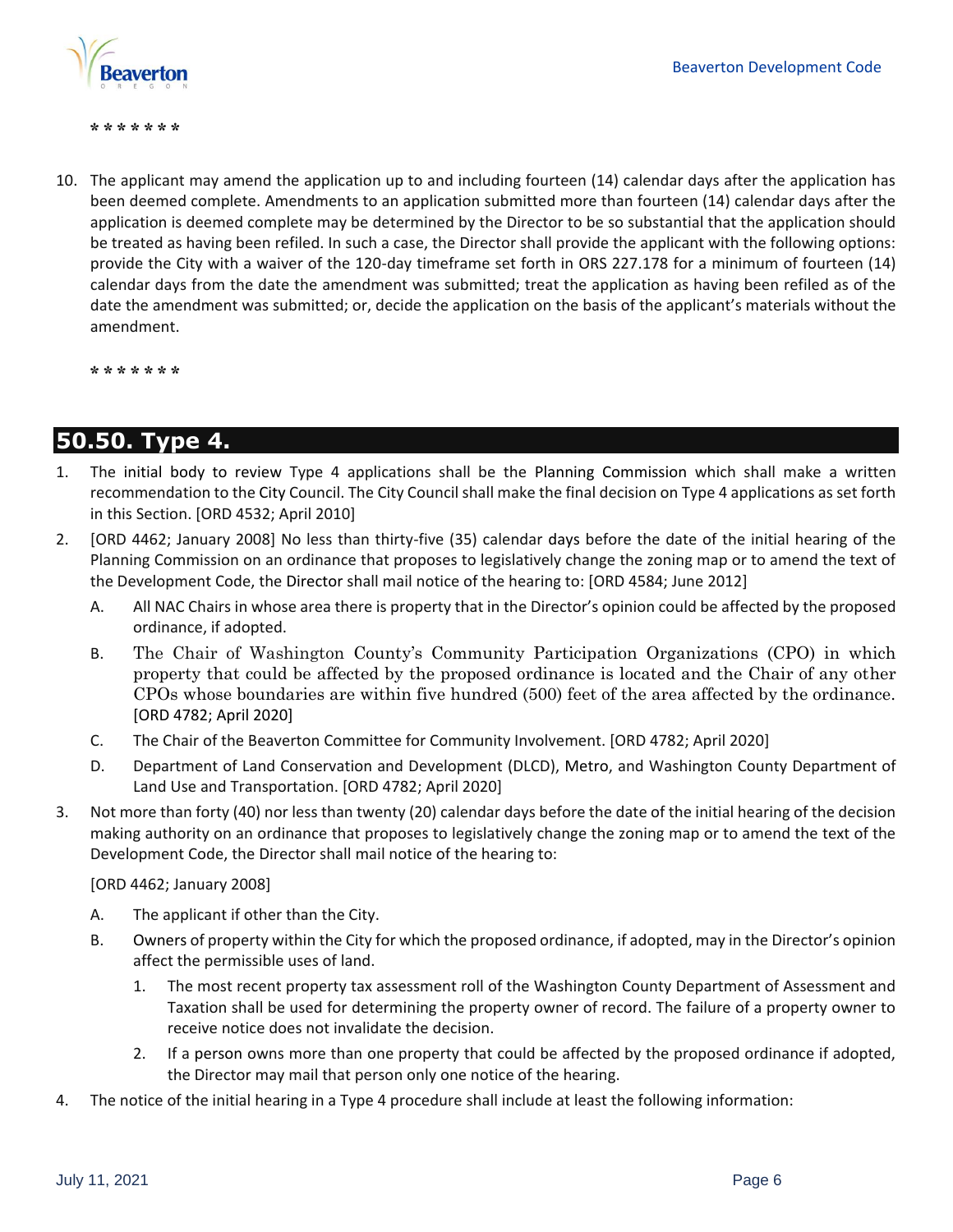

- A. If required by ORS 227.186, a statement in bold type across the top of the first page of the notice that reads as follows: "This is to notify you that the City shall consider a proposed land use regulation that may affect the permissible uses of your land." [ORD 4312; July 2004]
- B. The date, time, and location of the hearing.
- C. The nature and purpose of the hearing.
- D. The case file number, title, or both of the proposed ordinance to be considered at the hearing.
- E. A listing of the applicable approval criteria,including as relevant the Statewide Planning Goals, the Metro Code, the Comprehensive Plan and the Development Code section numbers.
- F. A statement that a copy of the staff report will be available for inspection at no cost at least seven (7) calendar days before the hearing, and a copy will be provided at reasonable cost, and the name and telephone number of a City representative to contact about the ordinance.
- G. A statement that failure to raise an issue in a hearing, in person or by letter, or failure to provide statements or evidence sufficient to afford the decision making authority an opportunity to respond to the issue precludes appeal to the Land Use Board of Appeals on that issue.
- H. Include a general explanation of the requirements for submission of testimony and the procedure for conduct of hearings.
- I. If applicable, a statement that the ordinance is a result of an order of the Land Conservation and Development Commission or Metro.
- 5. At least ten (10) calendar days before the Planning Commission's hearing in a Type 4 procedure, the Director shall:
	- A. Publish in a newspaper of general circulation in the City of Beaverton a summary of the hearing notice, including the date, time, and location of the hearing and the number and nature of the ordinance to be considered.
	- B. Make copies of the hearing notice available in at least City Hall and the City Library.
- 6. At least seven (7) calendar days before the Planning Commission's hearing in a Type 4 procedure, the Director shall publish a written staff report and recommendation regarding the ordinance and shall make available to the public a copy of the staff report for review and inspection. The Director shall provide a copy of the staff report at reasonable charge to members of the public upon request.
- 7. Hearings shall be conducted in manner specified in Sections 50.55. through 50.58. of this Code. Hearings shall be recorded on audio or audio and video tape.
- 8. At the conclusion of the hearing, the following options are available to the Planning Commission: [ORD 4265; October 2003]
	- A. Continue the hearing to a date, time, and location certain, which shall be announced by the Chair. Notice of date, time, and location certain of the continued hearing is not required to be mailed, published or posted, unless the hearing is not continued to a date, time, and location certain in which case notice of the continued hearing shall be given as though it was the initial hearing.
	- B. Hold open the public record for the receipt of additional evidence, argument, or both to a date and time certain which is not less than seven (7) calendar days after the hearing. The decision making authority shall state where additional written evidence and testimony may be sent, and shall announce any limits on the nature of the evidence that will be received while the hearing record remains open.
	- C. Recommend that the City Council reject or adopt the ordinance with or without certain changes, conditions, or both, together with a written justification for the recommendation; provided, the hearing may be continued to a date, time, and location certain for the purpose of considering such a written recommendation without receiving new evidence or argument.
- 9. After the public record closes, a written recommendation shall be prepared regarding the application.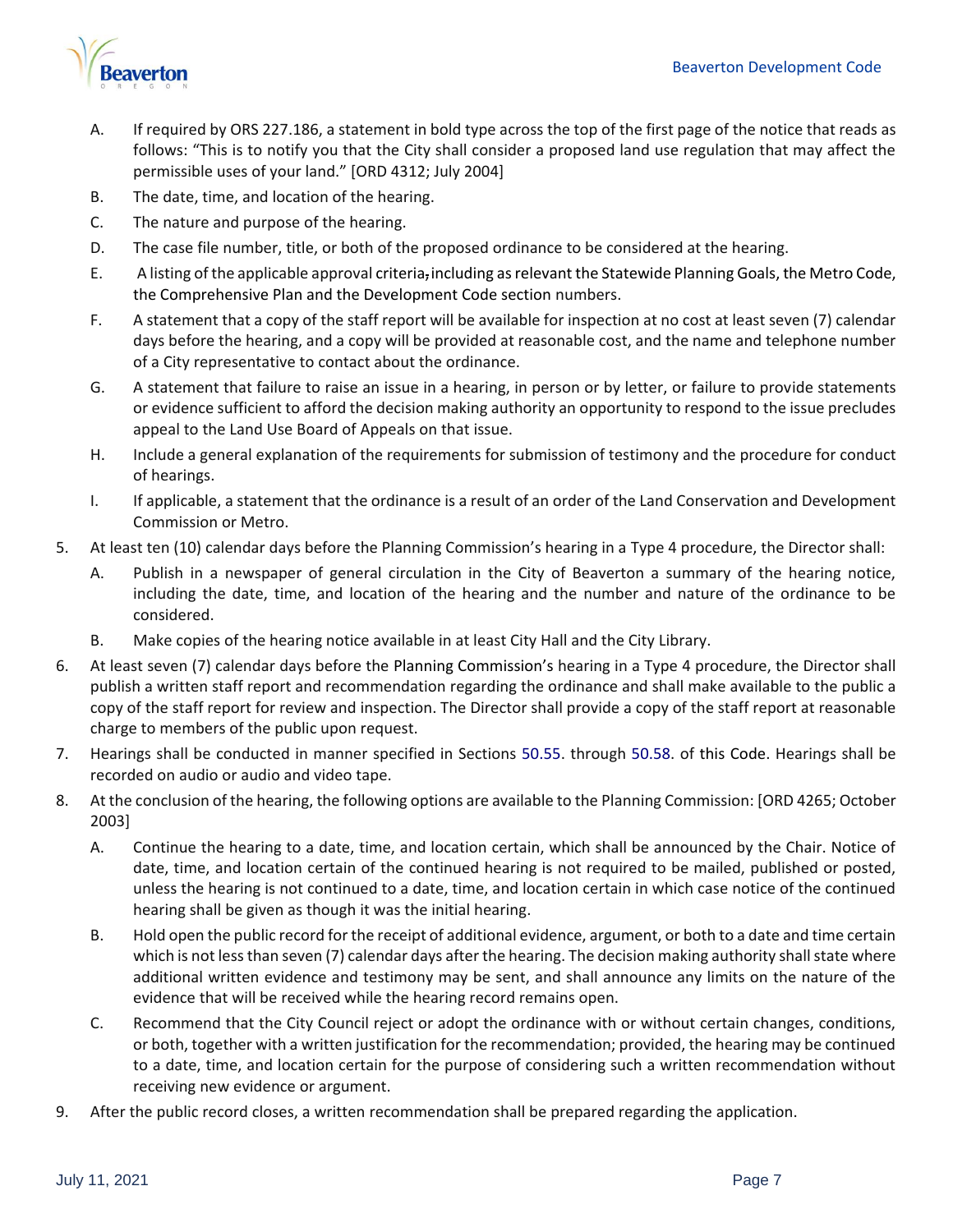

- 10. Within approximately seven (7) calendar days from the date that the Planning Commission recommendation is reduced to writing and signed by the Chair or the Chair's designee, the Director shall mail a written notice to the persons who appeared orally or in writing before the decision making authority prior to the closing of the public record ("persons of record"). The notice shall include the following information: [ORD 4462; January 2008]
	- A. A statement indicating the Web page address on which the Planning Commission recommendation may be viewed and downloaded.
	- B. A statement that the complete case file is available for review. The statement shall list when and where the file is available and the name and telephone number of the City representative to contact for information about the file.
- 11. Not more than thirty (30) calendar days after the Planning Commission issues its recommendation and not less than ten (10) calendar days before the date of City Council consideration of the recommendation, the Director shall mail notice to the persons of record. The notice shall contain at least the following information:
	- A. The date, time, and location of the City Council meeting.
	- B. The nature and purpose of the City Council meeting.
	- C. The case file number, title, or both of the Planning Commission recommendation that will be considered at the City Council meeting.
	- D. A statement that a copy of the Planning Commission recommendation is available for inspection at no cost at least (7) days prior to Council consideration, and a copy will be provided at reasonable cost, and the telephone number of a City representative to contact about obtaining the recommendation..
- 12. Consideration by the City Council of the Planning Commission's recommendation on a land use order shall be conducted in accordance with the rules of procedure adopted by the Council, except as otherwise required by statute.
- 13. At the conclusion of the City Council consideration of the Planning Commission's recommendation in a Type 4 procedure, the Council shall take one of the following actions:
	- A. Continue the matter to a date, time, and location certain. Notice of the date, time, and location certain of the continued matter is not required to be mailed, published or posted, unless the matter is not continued to a date, time, and location certain, in which case notice of the continued matter shall be given.
	- B. Remand the matter back to the Planning Commission.
	- C. Approve the proposal, with or without certain changes. If Council approval indicates an intention to adopt one or more ordinances to amend the zone map, text, or both, then the City Attorney shall prepare the ordinance with findings. Ordinances shall thereafter be adopted pursuant to the City Charter. The City Council shall adopt or approve written findings which demonstrate that adoption will comply with applicable approval criteria.
	- D. Reject the proposed ordinance.
	- E. If the City Council approves the proposal, in its original form or as amended, it shall adopt written findings that demonstrate that adoption of the proposed ordinance will comply with applicable approval criteria.

#### [ORD 4532; April 2010]

- 14. After the adoption of an ordinance, the Director shall mail or otherwise submit notice to the Department of Land Conservation and Development (DLCD) on DLCD forms provided for such notice in conformance with ORS 197.615. [ORD 4659; June 2015]
- 15. Not more than seven (7) calendar days after the date of the adoption of an ordinance, the Director shall mail or otherwise submit notice to persons who testified orally or in writing to the Planning Commission or City Council while the public record was open regarding the proposed ordinance. The notice shall include at least the following information:
	- A. A brief summary of the ordinance.
	- B. The date of the decision on the ordinance.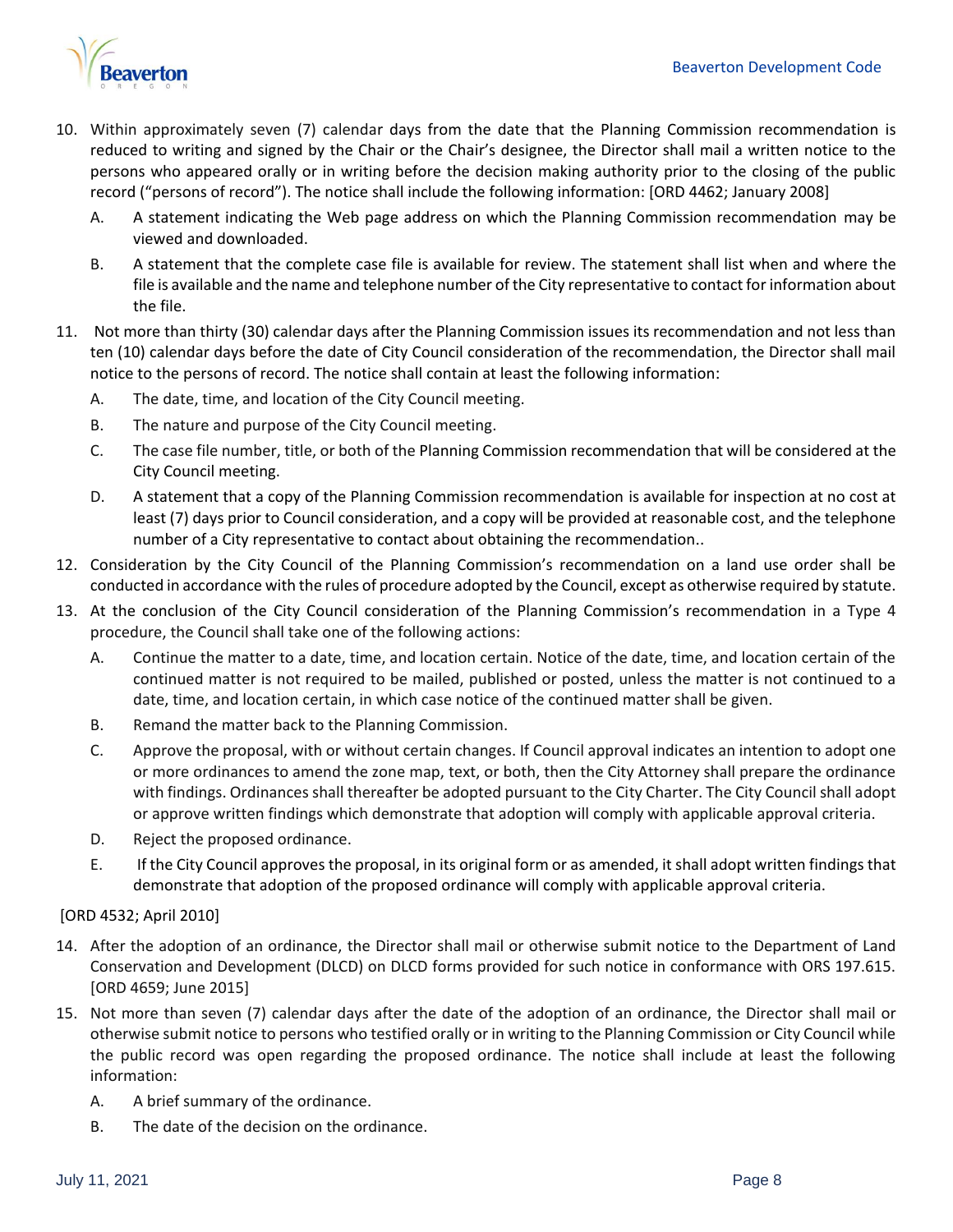

- C. The place where and the time when the ordinance and related findings may be reviewed.
- D. A summary of the requirements for appealing the City decision on the ordinance under ORS 197.830 to 197.845.

[ORD 4532; April 2010]

**\* \* \* \* \* \* \***

#### **50.55. Conduct of Planning Commission Hearing.**

- 1. At the beginning of a hearing an announcement shall be made to those in attendance that:
	- A. Lists the applicable approval criteria by Development Code section number and Comprehensive Plan section number.
	- B. Testimony, arguments and evidence must be directed toward the applicable criteria or other criteria in the Comprehensive Plan or Development Code which the person believes to apply to the application.
	- C. Failure to raise an issue accompanied by statements or evidence with sufficient specificity to afford the decision making authority and the parties an opportunity to respond to the issue precludes appeal to the Land Use Board of Appeals based on that issue.
	- D. Failure of the applicant to raise constitutional or other issues relating to the proposed conditions of approval with sufficient specificity to allow the City to respond to the issue precludes an action for damages in circuit court.
	- E. The Planning Commission must be impartial and commissioners shall not have any bias or personal or business interest in the outcome of the application. Prior to the receipt of any testimony, commissioners must announce any ex parte contacts. The Planning Commission shall afford parties an opportunity to challenge any commissioner based on bias, conflicts of interest, or ex parte contacts.
	- F. States that if any commissioner has visited the site, they should describe generally what was observed.
	- G. Summarizes the procedure of the hearing.
- 2. After the announcements described in Section 50.55.1., the Chair shall call for presentation of the staff report. Staff shall describe the proposal and provide a recommendation.
- 3. After the presentation of the staff report, the Chair shall call for the applicant's testimony.
- 4. After the applicant's testimony, the Chair shall call for other evidence or testimony in the following sequence unless the Planning Commission consents to amend the sequence of testimony:
	- A. First, evidence or testimony in support of the application.
	- B. Second, evidence or testimony in opposition to the application.
	- C. Finally, evidence or testimony that is neither in support nor in opposition to the application.

**\* \* \* \* \* \* \***

# **50.57. Time Limits on Planning Commission Hearing Testimony.**

1. The purpose of time limits on testimony is to provide all interested persons with an adequate opportunity to present and respond to testimony while at the same time ensuring that hearings conducted by the Planning Commission are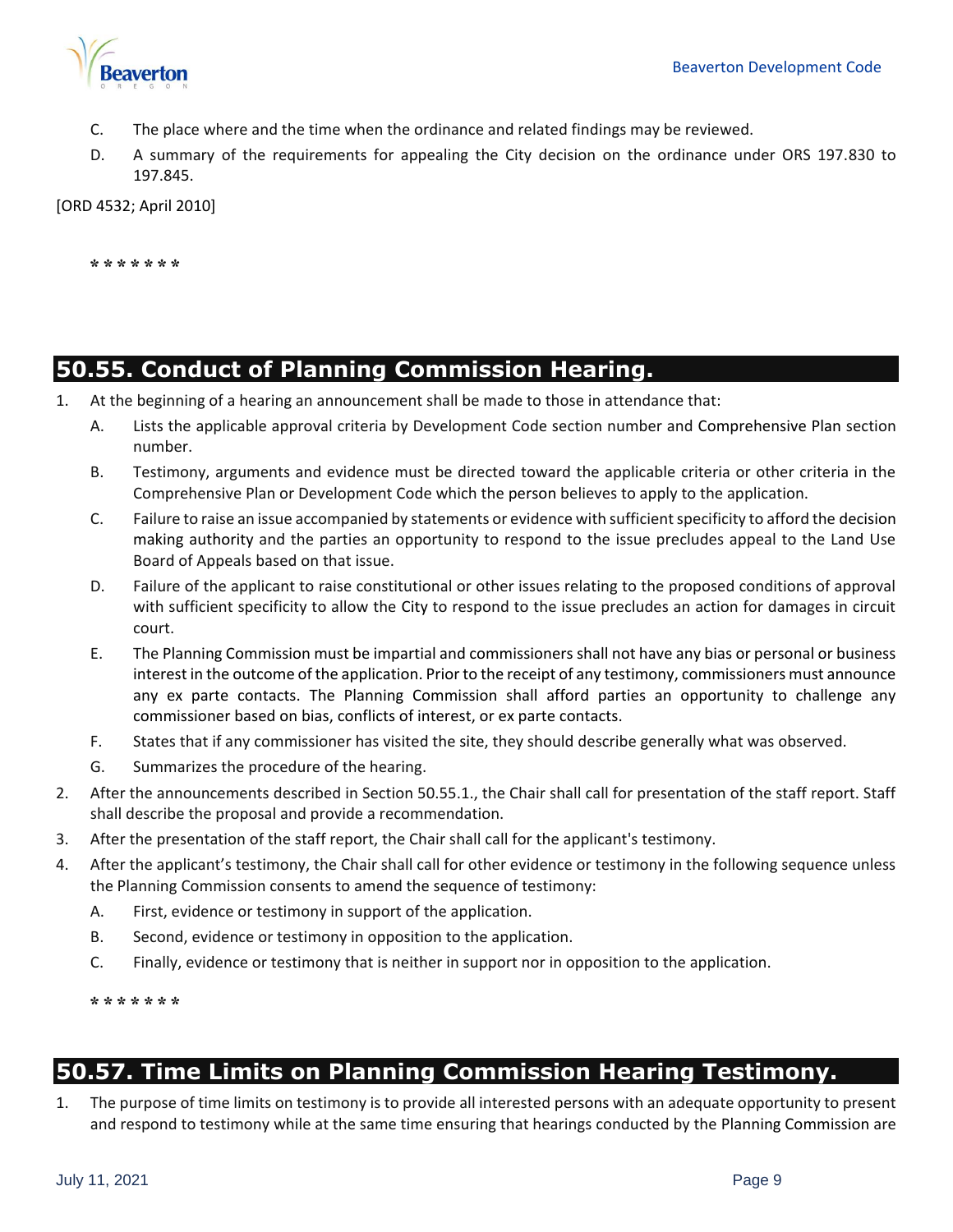conducted in an efficient and expeditious manner. Time limits on testimony shall not be placed on staff presentations. The following time limits on testimony shall be observed during a hearing conducted by the Planning Commission unless the commissioners consent to adjust the time limits in a particular instance:

- A. Up to and including 20 minutes for the applicant's presentation.
- B. Up to and including 10 minutes for a representative of a recognized NAC, government or government agency, or other organized group recognized by the Planning Commission. [ORD 4584; June 2012]
- C. Up to and including 5 minutes each for other persons.
- D. Up to and including 5 minutes for rebuttal.

#### [ORD 4532; April 2010]

2. The time limits set forth in Section 50.57.1. shall not include time taken by questions from or response to questions of the Planning Commission.

### **50.58. Testimony, Exhibits, and Other Evidence before the Planning Commission.**

- 1. Any person may present evidence at a hearing before the Planning Commission on a Type 3 or Type 4 proposal.
- 2. Any person may submit exhibits or written comments prior to the hearing. All submittals which are more than two (2) letter sized pages must include no fewer than ten (10) complete copies of the materials being submitted. Written comments or exhibits submitted prior to the hearing to be submitted by staff at the hearing must be received by the Director no later than 4:30 p.m. on the day of the scheduled hearing.
- 3. In order to be made part of the record, written comments or exhibits submitted at the hearing must be filed with the recording secretary and offered to the Planning Commission as part of the record. No fewer than ten (10) copies of written comments or exhibits must be provided if those materials are submitted at the hearing.
- 4. Exhibits or written comments that are merely referred to in testimony but which are not offered to the Planning Commission as part of the record in accordance with this Section shall not become part of the record of the proceedings.

# **50.60. Appeal of a Type 1 Decision.**

- 1. The Director's decision on a Type 1 application may be appealed only by the applicant. The appeal must be on an Appeal Form provided by the Director and must be received by the Community Development Department within twelve (12) calendar days after signed written notice of the decision was dated and mailed. [ORD 4312; July 2004]
- 2. Within seven (7) calendar days after an appeal has been filed, the Director shall determine whether it contains at least the following information:
	- A. The case file number designated by the City,
	- B. The name and signature of the applicant as appellant.
	- C. Specification of evidence or written testimony provided with the application to which the decision under appeal is contrary.
	- D. The specific approval criteria, condition, or both being appealed, the reasons why a finding, condition, or both is in error as a matter of fact, law or both, and the evidence relied on to prove the error.
	- E. The appeal fee, as established by resolution of the City Council.
- 3. The appellate decision making authority on appeal of Type 1 decisions shall be the Planning Commission. Failure to comply with the requirements of Sections 50.60.1 and 50.60.2 is jurisdictional and deprives the appellant of an opportunity for the Planning Commission to hear an appeal.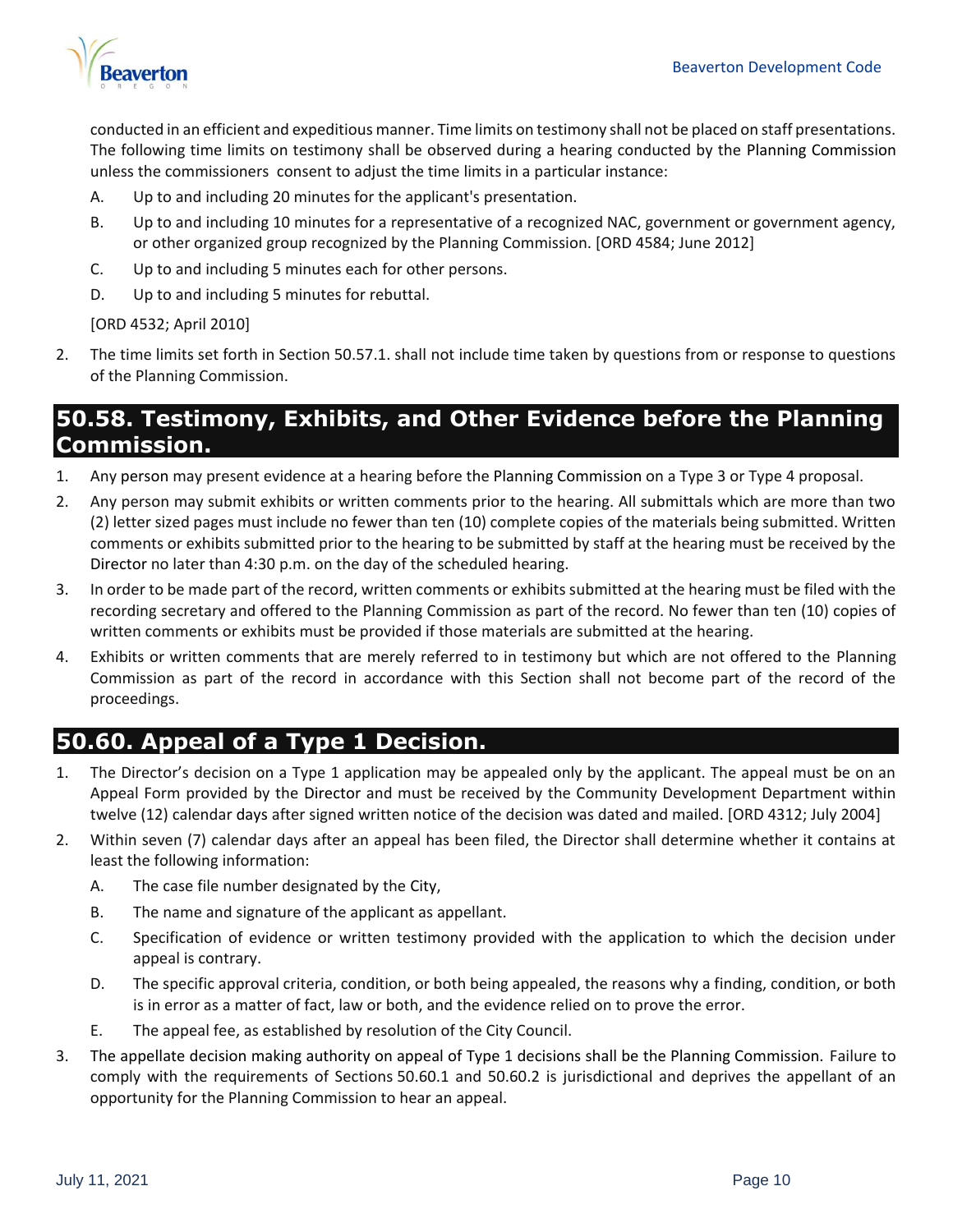

- 4. The appellate decision making authority on appeal of Type 1 decisions shall be the Planning Commission. The appeal hearing shall be de novo, which means new evidence and argument can be introduced in writing, orally, or both. The hearing of the appeal shall be conducted in the manner specified in Sections 50.80. through 50.83. The decision of the Planning Commission for appeals of Type 1 decisions shall be the final decision and shall not be subject to further appealed to the City Council. [ORD 4532; April 2010]
- 5. For appeals of Type 1 decisions filed under Section 50.60., the Director shall mail written notice of an appeal hearing to the appellant not less than twenty (20) calendar days prior to the appeal hearing, but need not post or publish the notice in a newspaper.
- 6. Not less than seven (7) calendar days before the date of the appeal hearing, the Director shall prepare and make available to the public, for review and inspection, a copy of the staff report regarding the appeal and shall provide a copy of the staff report and recommendation to the Planning Commission and to the appellant. The Director shall provide a copy of the staff report to the public at reasonable cost upon request.
- 7. Appeal hearings before the Planning Commission shall be conducted in accordance with Sections 50.80. through 50.83. of this Code. Appeal hearings shall be recorded on audio only or audio and video tape. [ORD 4532; April 2010]
- 8. At the conclusion of the hearing on the appeal, the Planning Commission shall take one of the following actions:
	- A. Continue the hearing to a date, time, and location certain, which shall be announced by the Chair. Notice of the date, time, and location certain of the continued hearing is not required to be mailed, published, or posted, unless the hearing is continued without announcing a date, time, and location certain, in which case notice of the continued hearing shall be given as though it was the initial hearing.
	- B. Reverse or affirm the decision under appeal, with or without conditions or changes.
		- 1. If the Planning Commission takes action pursuant to Section 50.60.8.B., the Planning Commission shall announce a brief summary of the basis for the decision, and that a land use order will be issued as provided in Section 50.60.9.; provided, the proceedings may be continued for the purpose of considering such land use order without taking new testimony or evidence.
		- 2. Provisions for holding a record open or continuing a hearing set forth in ORS 197.763 (6) shall apply under this Ordinance in a manner consistent with state law.
- 9. After the public record on the appeal closes, a written decision in the form of a land use order regarding the application shall be prepared and contain the following:
	- A. A statement of the facts that the Planning Commission has relied on which demonstrate the decision under appeal is reversed or affirmed based on the criteria relevant to the appeal.
	- B. A statement of conclusions based on the findings.
	- C. If the appellate decision making authority changes conditions of approval, changes denial to approval, changes denial to approval subject to conditions, or changes approval to denial, the order shall include findings explaining the basis for such change and condition.
- 10. Within approximately seven (7) calendar days from the date that the Planning Commission adopts a land use order, the Director shall cause the order to be signed, dated, and mailed to the appellant and other persons who appeared orally or in writing before the public record closed.
- 11. A decision on an appeal is final on the date the signed land use order is dated and mailed.
- 12. Only one appeal of a Type 1 decision is permitted before the City. Therefore, the notice of a Type 1 decision on appeal shall indicate the decision may be appealed to the Land Use Board of Appeals as provided in ORS 197.805 through ORS 197.860.
- 13. If a decision of the Planning Commission is remanded to the City by the State of Oregon Land Use Board of Appeals (LUBA), the Planning Commission shall either:
	- A. Hold a hearing on the issue upon which LUBA remanded the decision without opening the record for additional evidence. Notice of the hearing on remand shall be given to all persons who testified either orally or in writing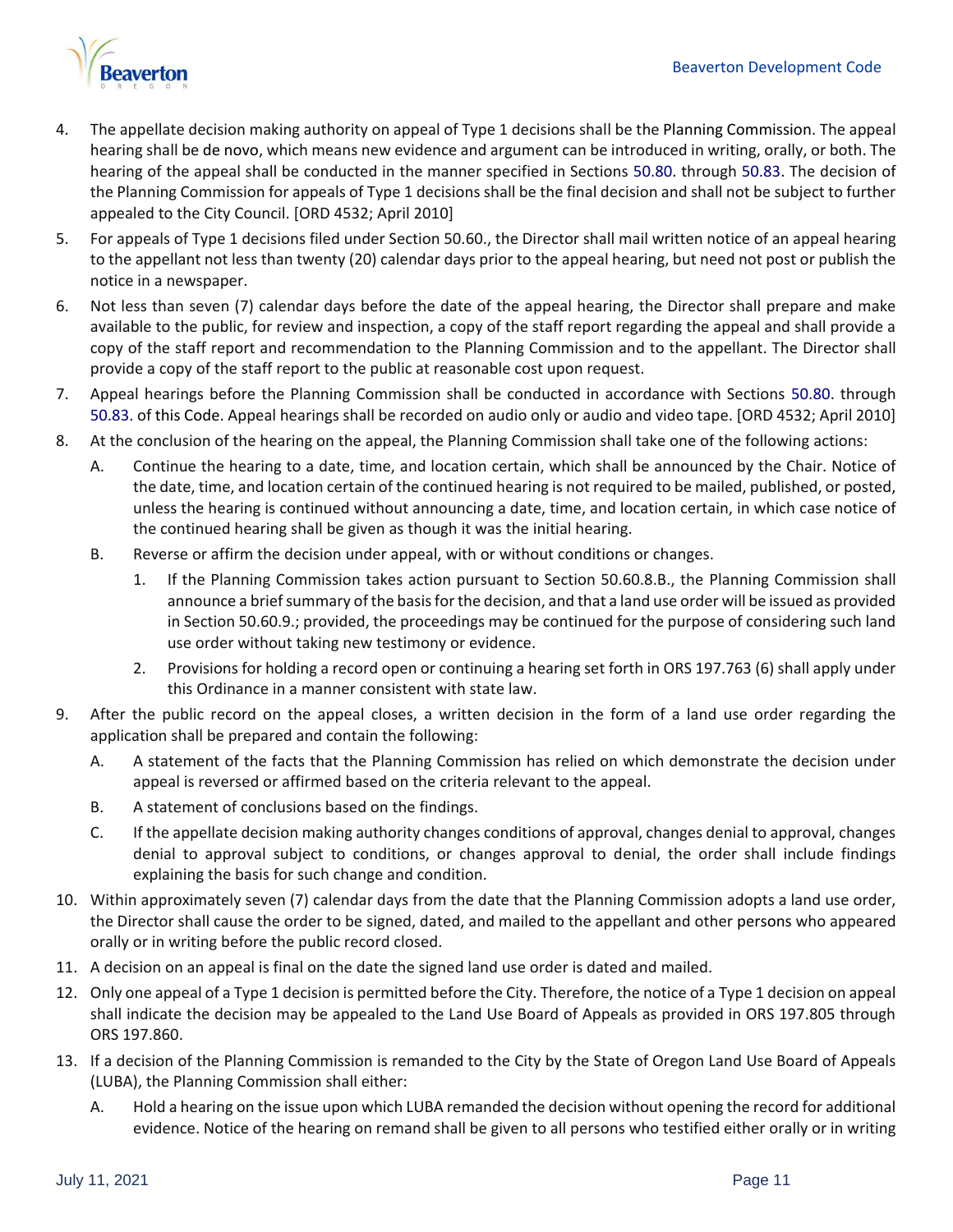

before the appellate decision making authority at the hearing that led to the decision remanded by LUBA. The notice shall set forth issues on remand that will be considered by the Planning Commission. Testimony shall be allowed at the hearing before the Planning Commission, except that testimony shall be limited to the issues upon which LUBA remanded the decision to the City. If the application on remand is amended in a manner which changes the applicable criteria or the factual basis on which LUBA or the Planning Commission based its decision regarding an issue or issues not remanded, testimony may be provided on the full scope of the amended application. At the conclusion of the hearing, the Planning Commission shall render a written decision; or

B. Hold a hearing on the issue upon which LUBA remanded the decision and open the record for additional evidence. Notice of the hearing on remand shall be given in the same manner in which the original hearing notice was provided. The notice shall list the applicable approval criteria and state that testimony will be limited to the criteria or the issues upon which LUBA remanded the decision to the City. If the application on remand is amended in a manner which changes the applicable criteria or the factual basis on which LUBA or the Planning Commission based its decision regarding an issue or issues not remanded, the notice shall list the applicable approval criteria and state that testimony may be provided on the full scope of the amended application. At the conclusion of the hearing, the Planning Commission shall render a written decision. A decision of the Planning Commission on remand may be appealed to LUBA.

# **50.65. Appeal of a Type 2 Decision.**

- 1. The Director's decision on a Type 2 application may be appealed only by the applicant or by any other person who submitted written evidence prior to the decision of the Director. The appeal must be on an Appeal Form provide by the Director and must be received within twelve (12) calendar days after written notice of the decision was dated and mailed. [ORD 4312; July 2004]
- 2. For a project that contains multiple applications approved concurrently, a separate appeal application is required to address each decision being appealed. [ORD 4782; April 2020]
- 3. Within seven (7) calendar days after an appeal has been filed, the Director shall determine whether an appeal contains at least the following information:
	- A. The case file number designated by the City.
	- B. The name and signature of each appellant.
	- C. Reference to the written evidence provided to the decision making authority by the appellant that is contrary to the decision.
	- D. If multiple people sign and file a single appeal, the appeal shall include verifiable evidence that each appellant provided written testimony to the decision making authority and that the decision being appealed was contrary to such testimony. The appeal shall designate one person as the contact representative for all pre-appeal hearing contact with the City. All contact with the City regarding the appeal, including notice, shall be through this contact representative.
	- E. The specific approval criteria, condition, or both being appealed, the reasons why a finding, condition, or both is in error as a matter of fact, law or both, and the evidence relied on to allege the error.
	- F. The appeal fee, as established by resolution of the City Council.
- 4. Failure to comply with the requirements of Sections 50.65.1 and 50.65.2 is jurisdictional and deprives the appellant of an opportunity for the appellate decision making authority to hear an appeal.
- 5. Except for the appeals of Director's Interpretation (Section 40.25.), the appellate decision making authority on appeal of Type 2 decisions shall be the Planning Commission. The appeal hearing for Type 2 decisions shall be de novo, which means new evidence and argument can be introduced in writing, orally, or both. The hearing of the appeal shall be conducted in the manner specified in Sections 50.80. through 50.83. The decision of the Planning Commission for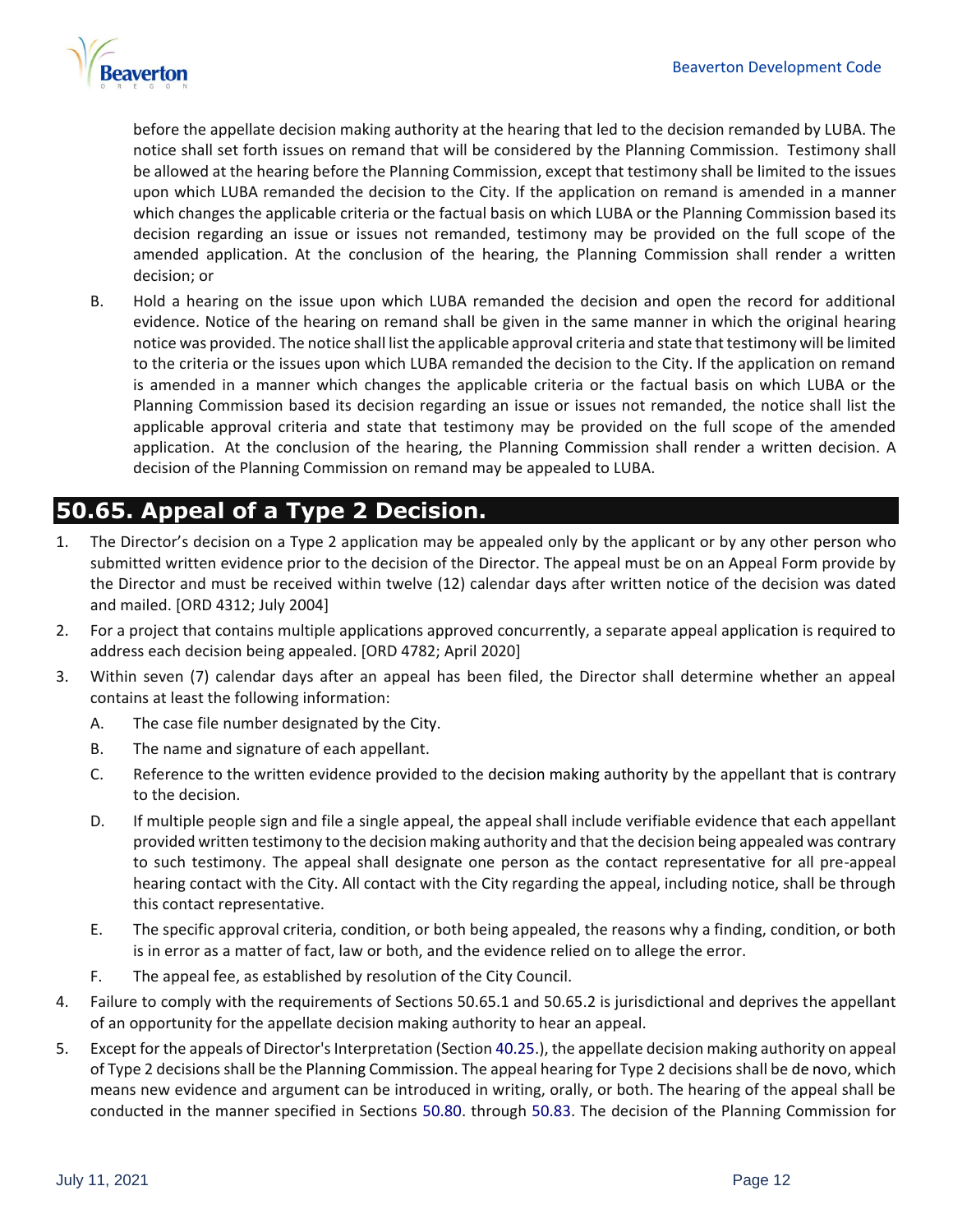

appeals of Type 2 decisions shall be the final decision and shall not be subject to further appeal to the City Council. [ORD 4532; April 2010]

**\* \* \* \* \* \* \***

## **50.70. Appeal of a Type 3 Decision.**

- 1. The Planning Commission's decision on a Type 3 application may be appealed only by the applicant or any other person who participated by providing either oral or written evidence on the record leading to the decision by the decision making authority. The appeal must be on an Appeal Form provided by the Director and must be received within ten (10) calendar days after the signed written land use order of the Planning Commission was dated and mailed. [ORD 4312; July 2004]
- 2. For a project that contains multiple applications approved concurrently, a separate appeal application is required to address each decision being appealed. [ORD 4782; April 2020]
- 3. Within seven (7) calendar days after an appeal has been filed, the Director shall determine whether an appeal contains at least the following information:
	- A. The case file number designated by the City.
	- B. The name and signature of each appellant.
	- C. Reference to the oral or written evidence provided to the Planning Commission by the appellant that is contrary to the decision.
	- D. If multiple people sign and file a single appeal, the appeal shall include verifiable evidence that each appellant provided written testimony to the Planning Commission and that the decision being appealed was contrary to such testimony. The appeal shall designate one person as the contact representative for all pre-appeal hearing contact with the City. All contact with the City regarding the appeal, including notice, shall be through this contact representative.
	- E. The specific approval criteria, condition, or both being appealed, the reasons why a finding, condition, or both is in error as a matter of fact, law or both, and the evidence relied on to allege the error.
	- F. The appeal fee, as established by resolution of the City Council.
- 4. The appellate decision making authority on appeal of Type 3 decisions shall be the City Council. Failure to comply with the requirements of Sections 50.70.1 and 50.70.2 is jurisdictional and deprives the City Council of authority to consider the appellant's submittal and the appellant of an opportunity for the appellate decision making authority to hear an appeal.
- 5. The appeal hearing shall be de novo, which means new evidence and argument can be introduced in writing, orally, or both.
- 6. The record shall consist of the following:
	- A. All staff reports and memoranda prepared regarding the proposal that were presented to the Planning Commission.
	- B. All written testimony and all exhibits, maps, documents or other written materials presented to and not rejected by the Planning Commission during the proceedings on the proposal.
	- C. The land use order of the Planning Commission.
	- D. The minutes of the Planning Commission proceedings regarding the proposal.
	- E. The appellant may request, and the City Council may allow, the appeal hearing be conducted on the record established at the Planning Commisison public hearing. If such a request is made and granted, a transcript of the Planning Commission proceedings is required. The appellant shall remit a fee to cover the cost of the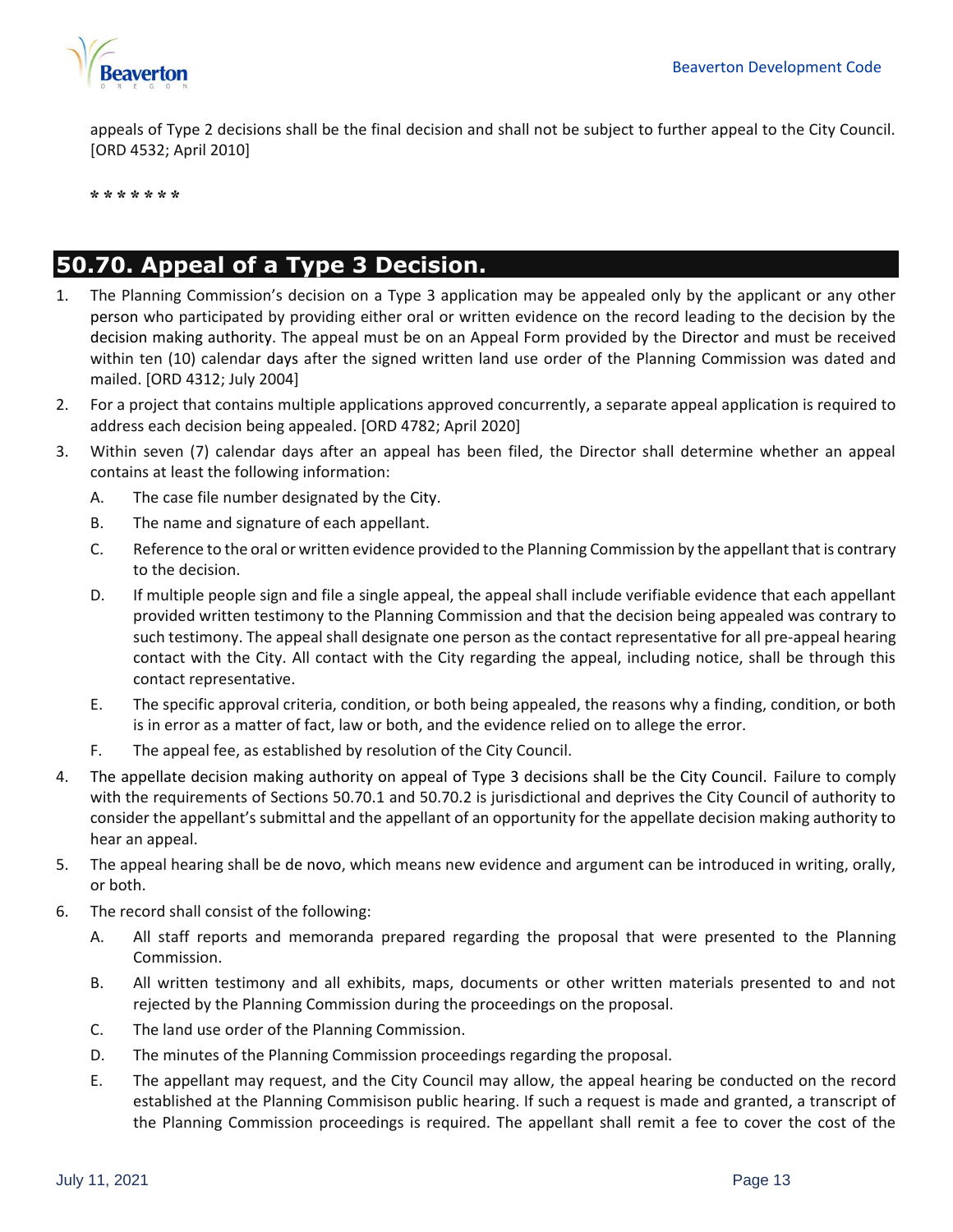

transcript of the Planning Commission's proceedings within five days after the Planning Director estimates the cost of the transcript. Within ten days of notice of completion of the transcript, the appellant shall remit the balance due on the cost of the transcript. In the event that the City Council denies the request for an on the record appeal hearing, and holds a de novo hearing, the transcript fee may be refunded. If the transcription estimate exceeds the transcription cost, the balance shall be refunded to the appellant.

- 7. The appeal hearing shall be conducted in accordance with Sections 50.85. through 50.88. except as otherwise required by statute.
- 8. For appeals of Type 3 decisions filed under Section 50.70., the City shall mail written notice of an appeal hearing to parties described in Section 50.45.2. not less than ten (10) calendar days prior to the appeal hearing, but need not post or publish the notice in a newspaper.
- 9. Not less than seven (7) calendar days before the date of the appeal hearing, the Director shall prepare and make available to the public, for review and inspection, a copy of the staff report and shall provide a copy of the staff report to the City Council and to the appellant. The Director shall provide a copy of the staff report to members of the public at reasonable cost upon request.
- 10. At the conclusion of the hearing on the appeal, the City Council shall take one of the following actions:
	- A. Continue the hearing to a date, time, and location certain, which shall be announced by the Chair. Notice of the date, time, and location certain of the continued hearing is not required to be mailed, published, or posted, unless the hearing is continued without announcing a date, time, and location certain, in which case notice of the continued hearing shall be given as though it was the initial hearing.
	- B. Reverse or affirm the decision under appeal, with or without conditions or changes.
		- 1. If the City Council takes action pursuant to Section 50.70.9.B., the City Council shall announce a brief summary of the basis for the decision, and that a land use order will be issued as provided in Section 50.70.10.; provided, the proceedings may be continued for the purpose of considering such land use order without taking new testimony or evidence.
		- 2. Provisions for holding a record open or continuing a hearing set forth in ORS 197.763 (6) shall apply under this Ordinance in a manner consistent with state law.
	- C. Remand the decision to the Planning Commission for further proceedings consistent with the decision on appeal provided that the City Council first determines whether the remand would conflict with the City's obligation under ORS 227.178 to issue a timely final decision. If the decision is to remand, the purpose of the remand, including any specific procedures or subjects to be addressed shall be directed to the Planning Commission.
- 11. After the public record on the appeal closes, a written decision in the form of a land use order regarding the application shall be prepared and contain the following:
	- A. A statement of the facts that the City Council finds show the decision under appeal is reversed or affirmed based on the criteria relevant to the appeal.
	- B. A statement of conclusions based on the findings.
	- C. If the City Council changes conditions of approval, changes denial to approval, changes denial to approval subject to conditions, or changes approval to denial, the order shall include findings explaining the basis for such change and condition.
- 12. Within approximately ten (10) calendar days from the date that the City Council votes on the motion regarding the appeal, the Director shall cause a land use order to be signed, dated, and mailed to the appellant and other persons who appeared orally or in writing before the Planning Commission, City Council, or all while the public record on the appeal was open. [ORD 4312; July 2004] [ORD 4532; April 2010]
- 13. A decision on an appeal is final on the date the signed land use order is dated and mailed. A land use order may consist of an ordinance where appropriate. The Mayor or designee shall sign the land use order.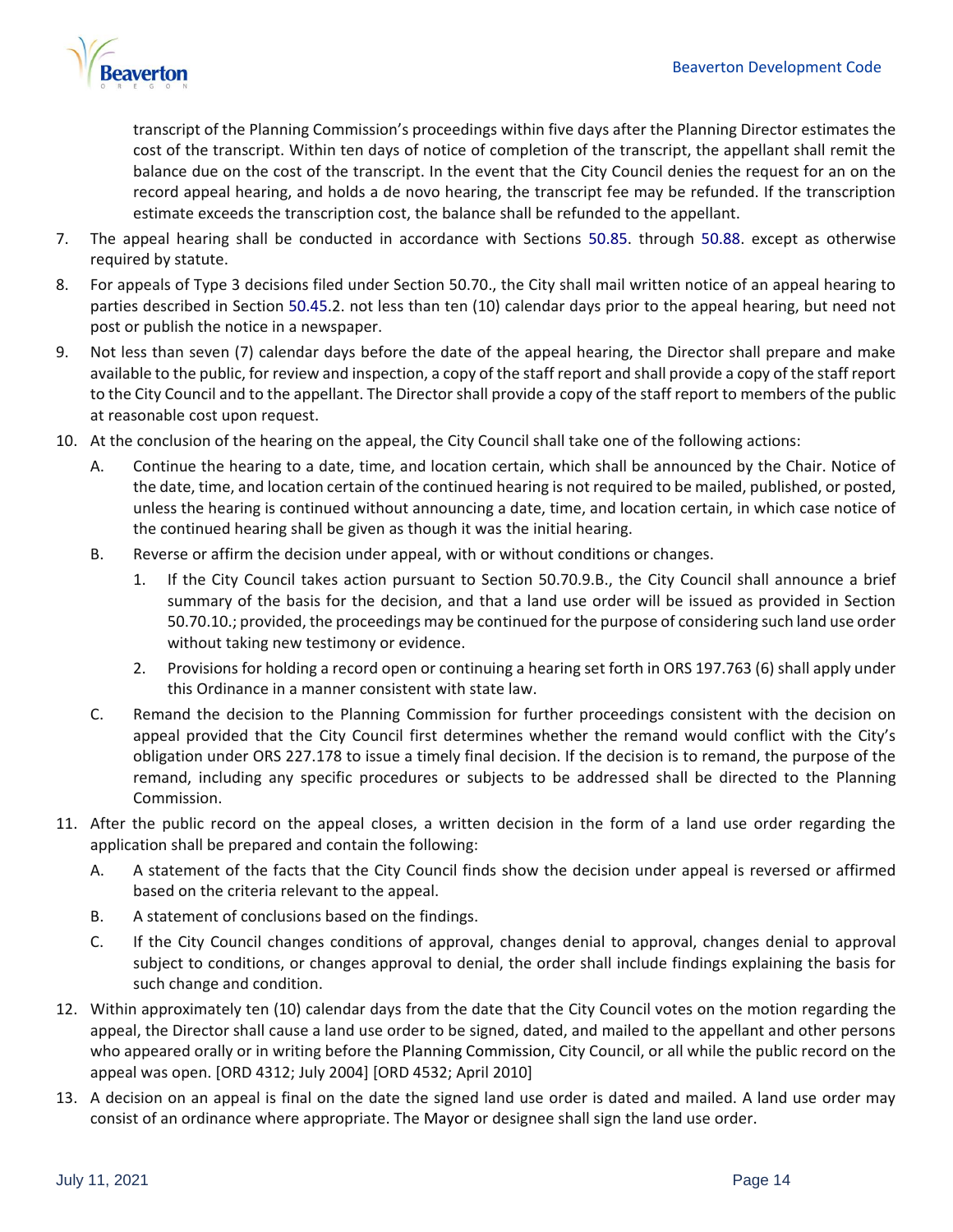

- 14. [ORD 4462; January 2008] Only one appeal of a Type 3 decision is permitted before the City. Therefore the notice of a Type 3 decision on appeal shall indicate the decision may be appealed to the Land Use Board of Appeals as provided in ORS 197.805 through 197.860.
- 15. If a decision of the City Council is remanded to the City by the State of Oregon Land Use Board of Appeals (LUBA), the City Council shall either:
	- A. Hold a hearing on remand if the issue upon which LUBA remanded the decision can be resolved by the City Council without reopening the record for additional evidence. Notice thereof shall be given to all persons who testified either orally or in writing before the City Council at the hearing or hearings that led to the decision remanded by LUBA. The notice shall set forth issues on remand that will be considered by the City Council. Testimony shall be allowed at the hearing before the City Council, except that testimony shall be limited to the issues upon which LUBA remanded the decision to the City. If the application on remand is amended in a manner which changes the applicable criteria or the factual basis on which LUBA or the City Council based its decision regarding an issue or issues not remanded, testimony may be provided on the full scope of the amended application. At the conclusion of the hearing, the City Council shall render a written decision; or
	- B. Remand the application, ordinance, or both to the Planning Commission if the issue upon which LUBA remanded the decision requires reopening the record for additional evidence. Notice of the hearing on remand shall be given in the same manner in which the initial public hearing notice was provided. The notice shall list the applicable approval criteria and state that testimony will be limited to the criteria or the issues upon which LUBA remanded the decision to the City. If the application on remand is amended in a manner which changes the applicable criteria or the factual basis on which LUBA or the City Council based its decision regarding an issue or issues not remanded, the notice shall list the applicable approval criteria and state that testimony may be provided on the full scope of the amended application. At the conclusion of the hearing, the Planning Commission shall render a written decision. A decision of the Planning Commission on remand may be appealed to the City Council pursuant to Section 50.70.

# **50.75. City Council Consideration of a Type 4, Street Vacation, Non-Discretionary Annexation Related Zoning Map Amendment, Quasi-Judicial Zoning Map Amendment, and Discretionary Annexation Related Zoning Map Amendment application.**

- 1. At least ten (10) days before the City Council considers the Planning Commission's recommendation on a Type 4, Street Vacation, Non-Discretionary Annexation Related Zoning Map Amendment, Quasi-Judicial Zoning Map Amendment, and Discretionary Annexation Related Zoning Map Amendment proposal, the Director shall publish in a newspaper of general circulation in the City of Beaverton a summary of the hearing notice, including the date, time, and location of the hearing and the number and nature of the ordinance to be considered.
- 2. At the conclusion of the City Council's consideration of the Type 4 proposal and the close of the public record, the Council shall take one of the following actions:

A. Continue the matter to a date, time, and location certain. Notice of the date, time, and location certain of the continued hearing is not required to be mailed, published, or posted, unless the hearing is continued without announcing a date, time, and location certain, in which case notice of the continued hearing shall be given as though it was the initial hearing;

B. Other than for a Street Vacation or Non-Discretionary Annexation Related Zoning Map Amendment, remand the matter back to the Planning Commission for additional deliberation. the matter back to the Planning Commission for additional deliberation. If the decision is to refer, the purpose of the referral, including any specific procedures or subjects to be addressed shall be directed to the Planning Commission;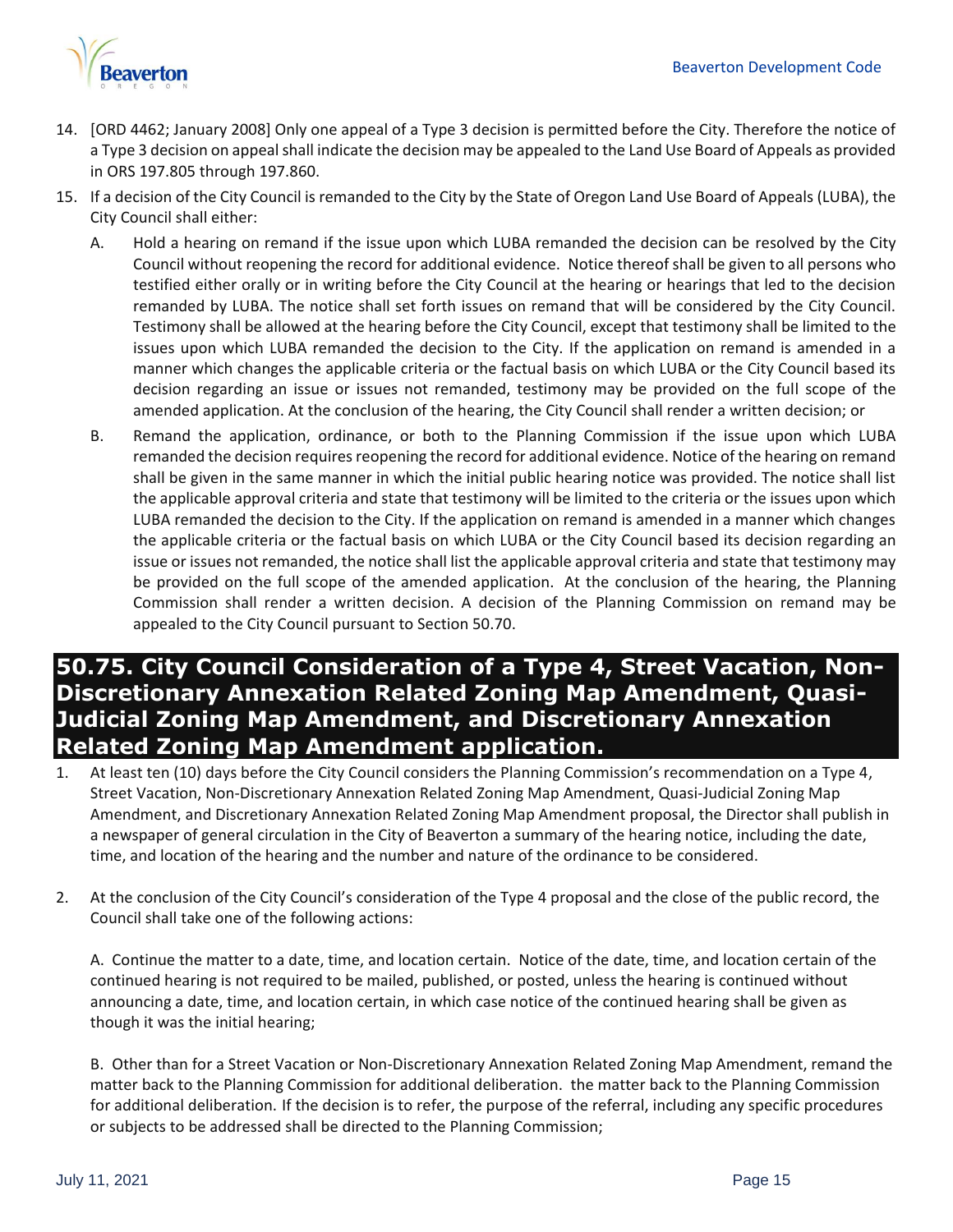

- C. Reject the proposed ordinance; or
- D. Approve the proposed ordinance.
- 3. If Council indicates an intention to adopt one or more ordinances to amend the zone map, text, or both pursuant to Section 50.75.7.C., then the City Attorney shall prepare the ordinance. Ordinances shall thereafter be adopted pursuant to the City Charter. The City Council shall adopt or approve written findings that demonstrate either that approval will comply with applicable approval criteria or that, in the case of denial, the approval criteria gave not been satisfied. If an ordinance has been prepared and properly noticed pursuant to the City Charter prior to the hearing, the City Council may act to adopt the ordinance on the same date as the hearing.
- 4. Within approximately seven (7) calendar days from the date that the City Council adopts a final decision, the Director shall cause notice in the form of a land use order to be signed, dated, and mailed to the persons who appeared orally or in writing before the Planning Commission, City Council, or all while the public record on the appeal was open. [ORD 4532; April 2010]
- 5. A decision is final on the date the signed land use order is dated and mailed. A land use order may include an ordinance.

## **50.80. Conduct of Planning Commission Appeal Hearing.**

- 1. The Planning Commission shall conduct appeal hearings pursuant to the requirements of this Section. [ORD 4532; April 2010]
- 2. At the beginning of the appeal hearing, an announcement shall be made to those in attendance that:
	- A. States the general nature of the appeal.
	- B. Lists the applicable approval criteria.
	- C. Testimony, arguments, and evidence must be directed toward the applicable criteria or other criteria in the Comprehensive Plan or Development Code which the person believes to apply to the decision.
	- D. Failure to raise an issue accompanied by statements or evidence sufficient to afford the Planning Commission and the parties an opportunity to respond to the issue precludes appeal to the Land Use Board of Appeals based on that issue.
	- E. Failure of the applicant, applicant as appellant, or appellant to raise constitutional or other issues relating to the proposed condition of approval with sufficient specificity to allow the City or its designee to respond to the issue precludes an action for damages in circuit court.
	- F. The Planning Commission must be impartial and that members of the Planning Commission shall not have any bias or personal or business interest in the outcome of the application. Members of the Planning Commission must announce any ex parte contacts. The Planning Commission shall afford parties an opportunity to challenge any member thereof based on bias, conflicts of interest, or ex parte contacts.
	- G. States that if any member of the Planning Commission has visited the site, they describe generally what was observed.
	- H. Summarize the procedure of the hearing.
- 3. The Chair shall next ask if there is any challenge to a member of the Planning Commission right to consider the appeal. Unless the challenge is based upon information disclosed pursuant to Section 50.80.2.F. and .G., a challenging party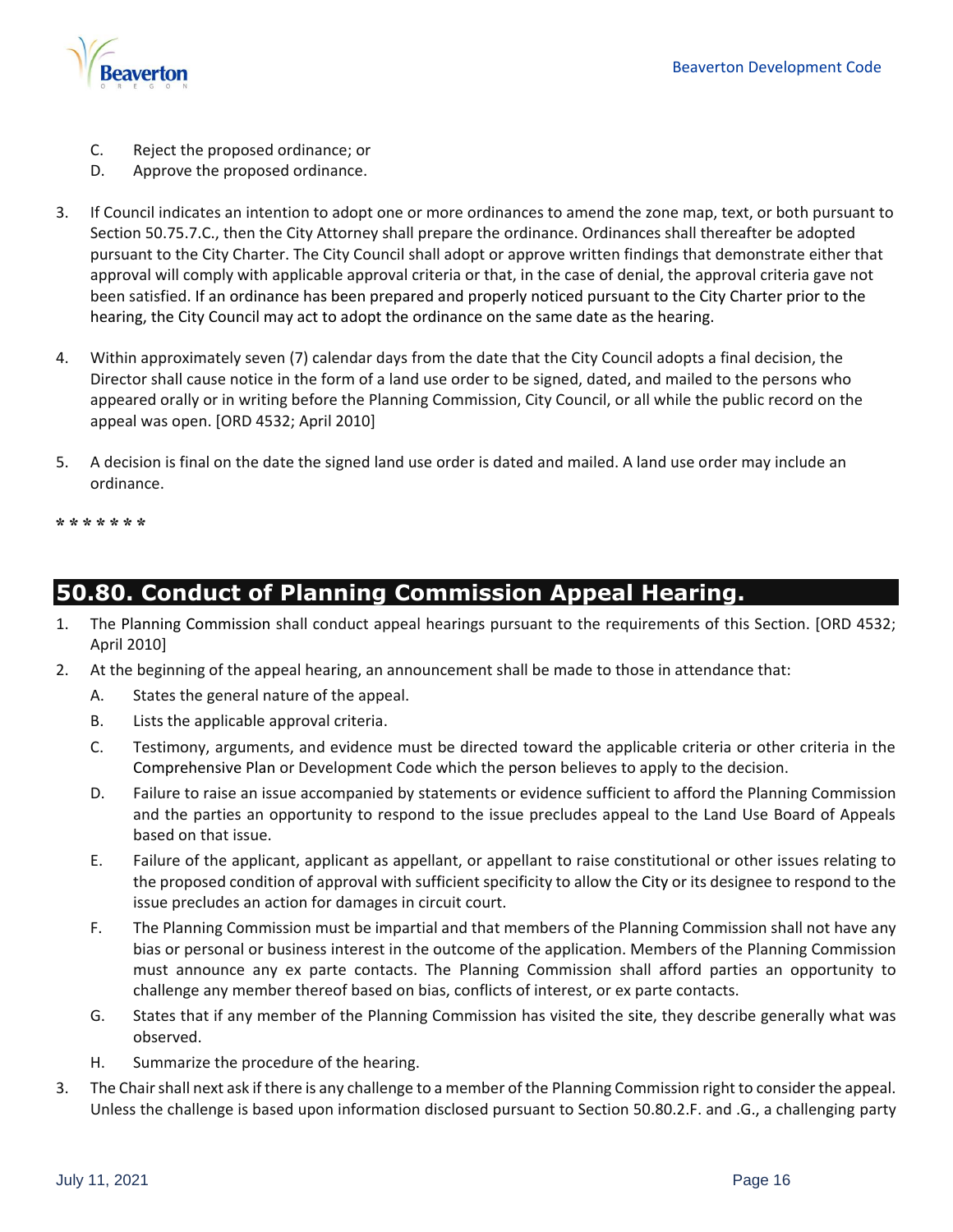

must deliver a written document stating the reasons and authority for such challenge to the member challenged and the City at least 24 hours prior to the hearing.

- 4. After the announcements and statements of Sections 50.80.2 and 50.80.3 are concluded, the Chair shall call for presentation of the staff report. Staff shall describe the proposal and explain the reasons behind the Director's decision.
- 5. The Chair shall invite testimony on the appeal to take place in the following order unless the appellate decision making authority consents to amend the order of testimony:
	- A. The applicant, if not the appellant.
	- B. The applicant as appellant.
	- C. The appellant, if not the applicant.
	- D. Testimony in support of the appeal.
	- E. Testimony in opposition to the appeal.
	- F. Testimony that is neither in support nor in opposition to the appeal.
	- G. Rebuttal testimony by the appellant, if the appellant is the applicant. The appellant's rebuttal is limited to responding to testimony previously submitted and shall be based solely on the evidence in the record.
- 6. The Chair shall allow for final comments from staff.
- 7. The Planning Commission shall deliberate and make a decision. Deliberations may include questions to or testimony by City staff regarding the criteria, evidence and testimony in the record.

# **50.82. Time Limits on Planning Commission Appeal Hearing Testimony.**

- 1. The purpose of time limits on testimony at an appeal hearing before the Planning Commission is to provide all interested persons with an adequate opportunity to present and respond to testimony while at the same time ensuring that the hearing can be conducted in an efficient and expeditious manner. Time limits on testimony shall not be placed on staff presentations. The following time limits on testimony shall be observed during a hearing conducted by the Planning Commission unless the Planning Commission consents to adjust the time limits in a particular instance:
	- A. Up to and including 20 minutes for the applicant, if not the appellant, or the applicant as appellant's presentation.
	- B. Up to and including 20 minutes for the appellant's, if not the applicant, presentation.
	- C. Up to and including 10 minutes for a representative of a recognized NAC, government or government agency, or other organized group recognized by the Planning Commission.
	- D. Up to and including 5 minutes each for other persons.
	- E. Up to and including 5 minutes of rebuttal for the applicant, if not the appellant, or the appellant who is the applicant.

[ORD 4532; April 2010]

2. The time limits set forth in Section 50.82.1. shall not include time taken by questions from or response to questions of the appellate decision making authority.

#### **50.83. Testimony, Exhibits, and Other Evidence before the Planning Commission.**

1. Any person may present testimony at a hearing before the Planning Commission on an appeal of a Type 1 or Type 2 decision.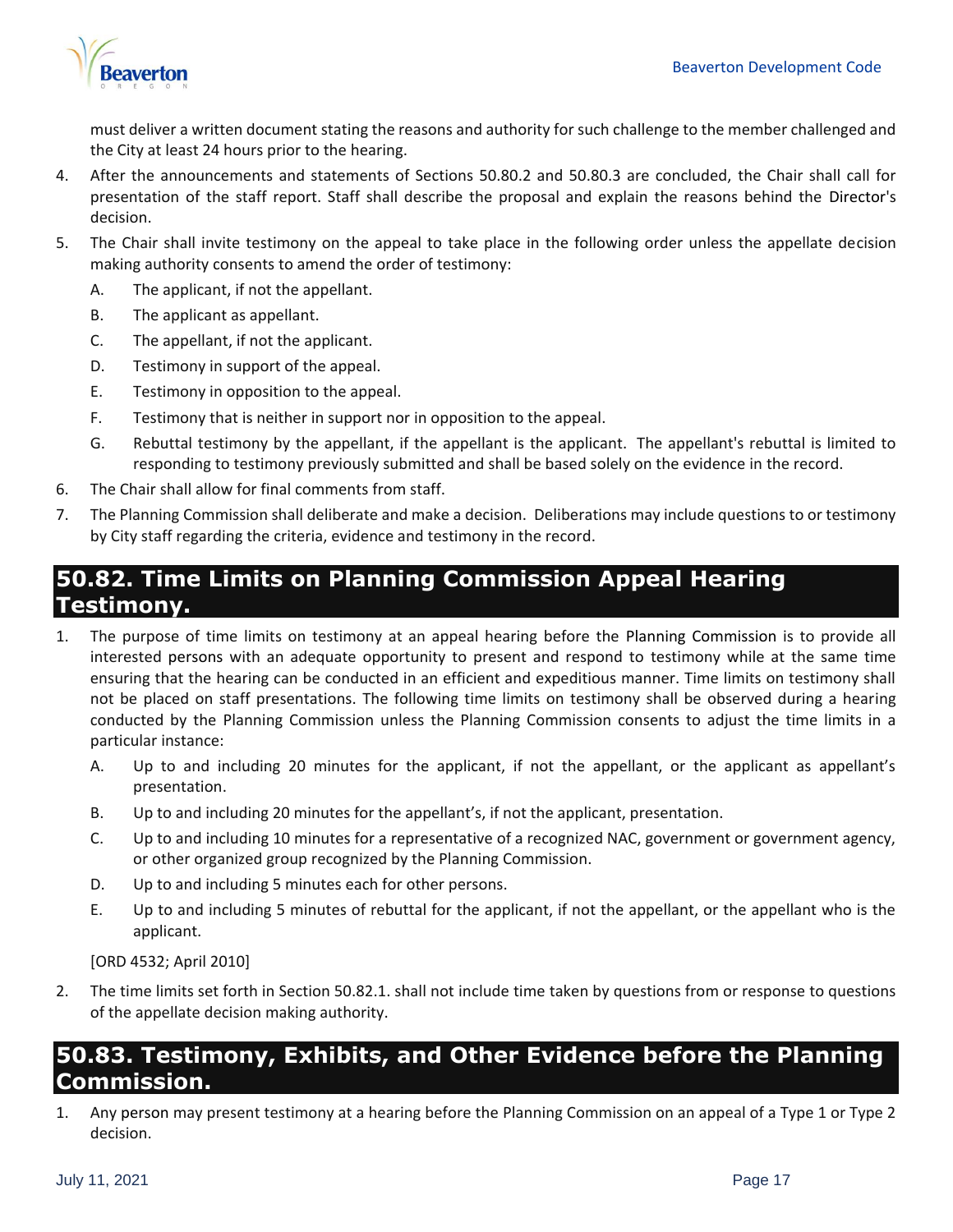

- 2. Any person may submit exhibits or written comments prior to the hearing. All submittals shall be made on 8  $\frac{1}{2}$  by 11 inch standard bond paper. All submittals which are more than two (2) letter sized pages must include of no fewer than ten (10) complete copies of the materials being submitted. Written comments or exhibits submitted prior to the hearing to be submitted by staff at the hearing must be received by the Director no later than 4:30 p.m. on the day of the scheduled hearing. [ORD 4397; August 2006]
- 3. Written comments or exhibits submitted at the hearing must be filed with the recording secretary and offered into the record before the Planning Commission. No fewer than ten (10) copies of written comments or exhibits must be provided if those materials are submitted at the hearing.
- 4. Exhibits or written comments that are merely referred to in testimony but which are not offered into the record before the Planning Commission in accordance with this Section shall not become part of the record of the proceedings.

# **50.85. Conduct of the City Council Appeal Hearing.**

- 1. The City Council shall conduct a hearing on appeal pursuant to the requirements of this Section and the Municipal Code except as otherwise required by statute. At the beginning of the appeal hearing, the Chair shall make an announcement to those in attendance that:
	- A. States the general nature of the appeal.
	- B. Lists the applicable approval criteria.
	- C. Testimony, arguments, and evidence must be directed toward the applicable approval criteria or other criteria in the Comprehensive Plan or Development Code which the person believes to apply to the decision.
	- D. Failure to raise an issue accompanied by statements or evidence sufficient to afford the City Council and the parties an opportunity to respond to the issue precludes appeal to the Land Use Board of Appeals based on that issue.
	- E. Failure of the applicant to raise constitutional or other issues relating to the proposed condition of approval with sufficient specificity to allow the City or its designee to respond to the issue precludes an action for damages in circuit court.
	- F. The City Council must be impartial and that members of the City Council shall not have any bias or personal or business interest in the outcome of the application. Members of the appellate decision making authority must announce any ex parte contacts. The appellate decision making authority shall afford parties an opportunity to challenge any member thereof based on bias, conflicts of interest, or ex parte contacts.
	- G. States that if any member of the City Council has visited the site, they describe generally what was observed.
	- H. Summarizes the procedure of the hearing.
- 2. The Chair shall next ask if there is any challenge to the Mayor's or a Councilor's right to consider the appeal. Unless the challenge is based upon information revealed pursuant to Section 50.85.1.F. and .G., a challenging party must deliver a written document at least 24 hours prior to the hearing setting forth the reasons and authority for such challenge to the member challenged and the Mayor.
- 3. After the announcements and statements of Sections 50.85.1. and .2. are made, the Chair shall call for presentation of the staff report. Staff shall describe the proposal and provide a recommendation.
- 4. If the appeal hearing for a Type 3 decision is an on the record hearing, the Chair shall state that City Council review is confined to the record established before the Planning Commission, that only persons who testified either orally or in writing before the decision making authority may testify before the City Council, and that the only arguments that may be raised before the City Council are arguments that were raised in the letter of appeal and those arguments raised before the Planning Commission with sufficient specificity to enable the Planning Commission to respond.
- 5. If the appeal hearing is to consider an appeal of a Type 4 decision, the Chair shall state that City Council review is not confined to the arguments that were raised in the letter of appeal.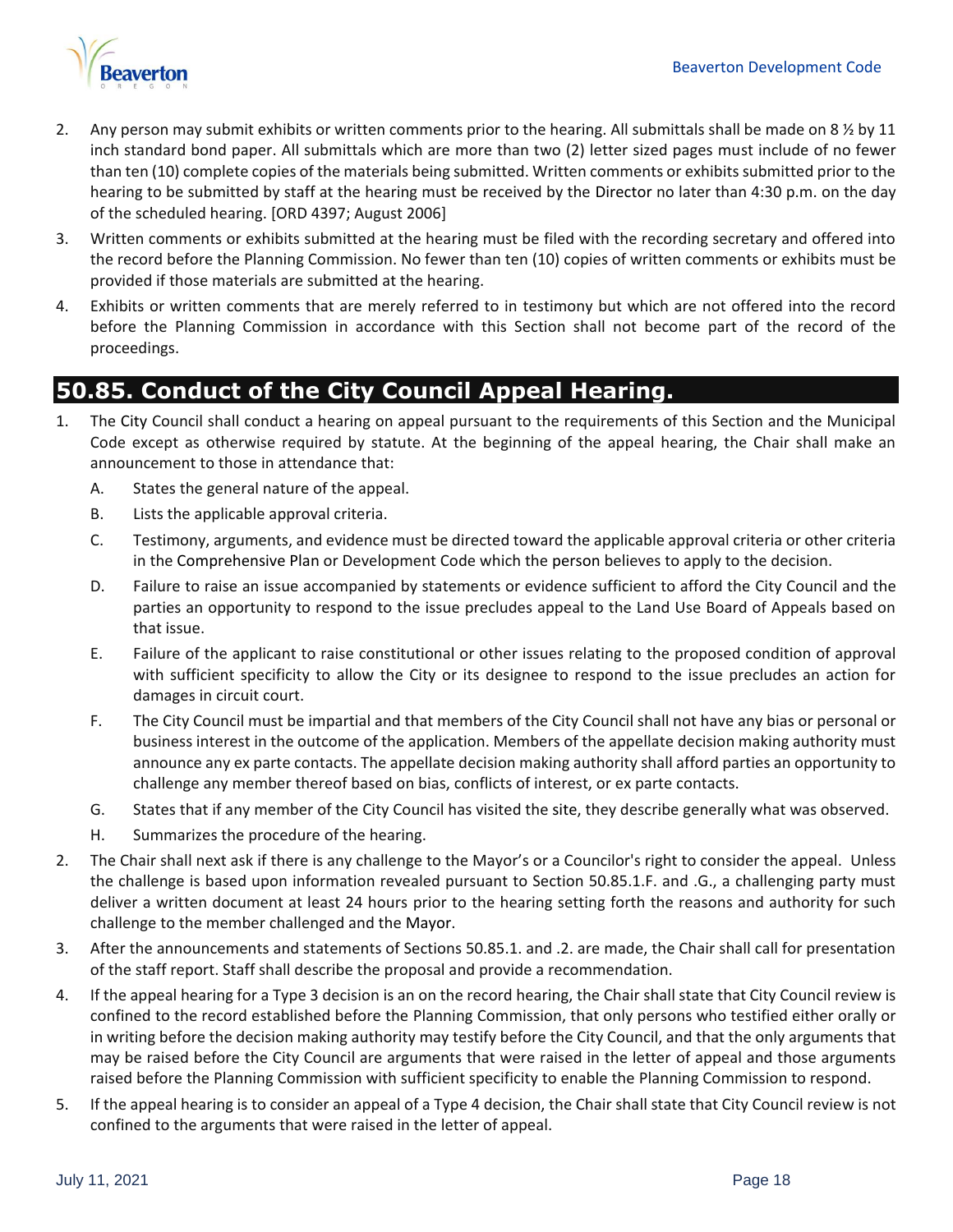

- 6. The Chair shall invite testimony on the appeal to take place in the following order unless the City Council consents to amend the order of testimony:
	- A. The applicant, if not the appellant.
	- B. The appellant, if not the applicant.
	- C. Testimony in support of the appeal.
	- D. Testimony in opposition to the appeal.
	- E. Testimony that is neither in support nor in opposition to the appeal.
	- F. Rebuttal testimony by the appellant, if the appellant is the applicant. The appellant's rebuttal is limited to responding to testimony previously submitted and shall be based solely on the evidence in the record.

# **50.87. Time Limits on City Council Appeal Hearing Testimony.**

- 1. The purpose of time limits on testimony at an appeal hearing before the City Council is to provide persons with an adequate opportunity to present and respond to testimony while at the same time ensuring that the hearing can be conducted in an efficient and expeditious manner. Time limits on testimony shall not be placed on staff presentations. The following time limits on testimony shall be observed during a hearing conducted by the City Council unless the City Council, subject to the right of the Mayor, with Council consent, waive or extend the time limits in a particular instance:
	- A. Up to and including 15 minutes for the applicant, if not the appellant, or applicant as appellant's presentation.
	- B. Up to and including 15 minutes for the appellant's presentation, if not the applicant.
	- C. Up to and including 10 minutes for a representative of a recognized NAC, Homeowners' Association, government or government agency, or other organized group recognized by the City Council.
	- D. Up to and including 5 minutes each for other persons.
	- E. Up to and including 5 minutes of rebuttal for the applicant, if not the appellant, or the appellant who is the applicant.

**\* \* \* \* \* \* \***

#### **50.88. Testimony, Exhibits, and Other Evidence before the City Council.**

- 1. For appeal hearings which are conducted on the record, only those persons who testified either orally or in writing before the Planning Commission may testify either orally or in writing before the Council on appeal. Such testimony shall be limited to argument regarding issues raised before the Planning Commission. The only issues that may be raised in an appeal hearing are the issues in the written appeal and shall be based solely upon the record of the proceedings before the Planning Commission. Enlargements, illustrations, maps or other exhibits may be submitted as long as they are part of the record or are entirely derived from evidence in the record.
- 2. For appeal hearings which are conducted de novo, any interested person may testify either orally or in writing before the Council on appeal. Such testimony shall be limited to addressing the applicable approval criteria or other criteria in the Comprehensive Plan or Development Code which the person believes to apply to the decision.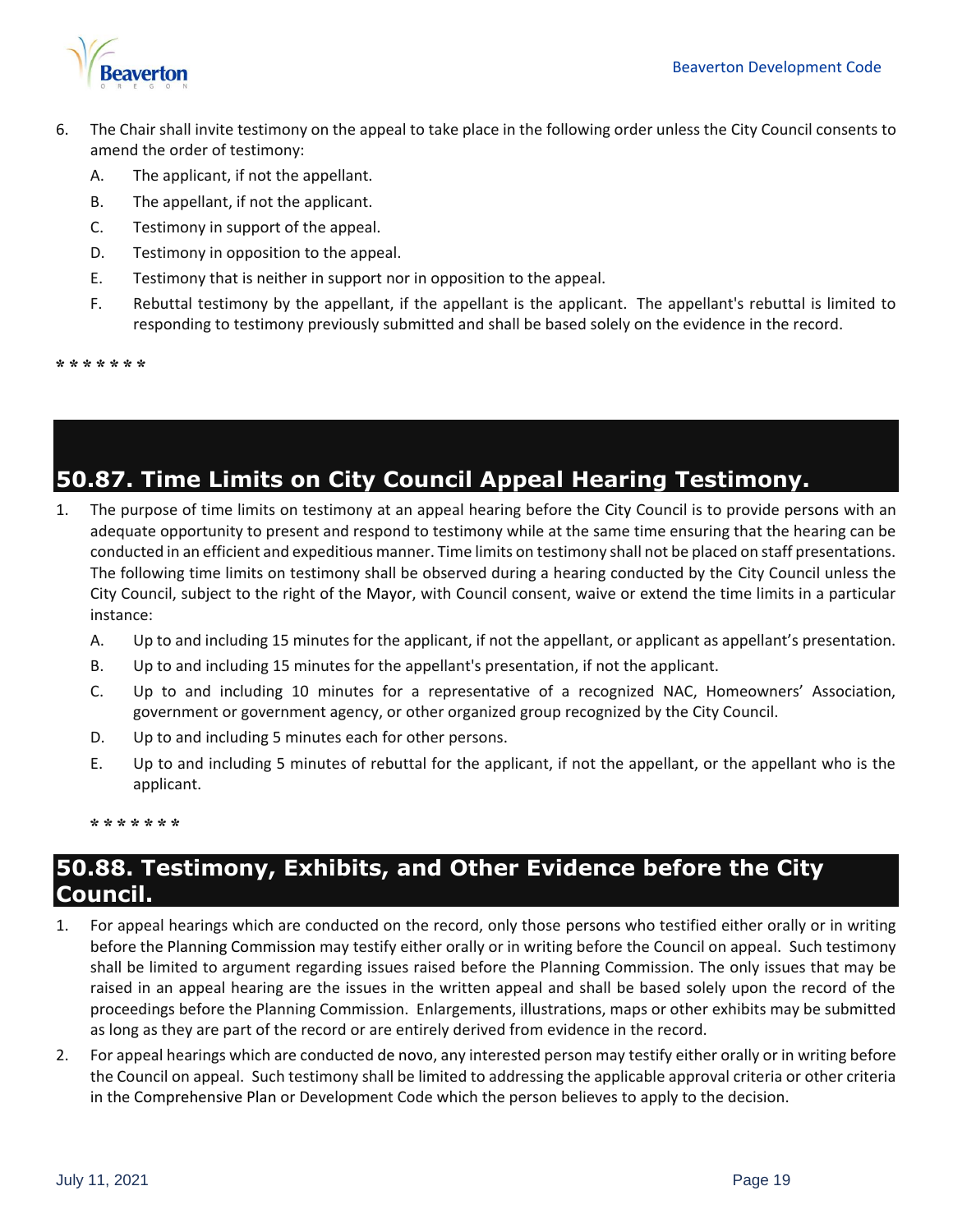

- 3. Subject to the limitations in Sections 50.88.1. and 50.88.2., written testimony may be submitted prior to the hearing. All submittals which are more than two (2) letter sized pages must include no fewer ten (10) complete copies of the materials being submitted. Written testimony submitted prior to the hearing must be received by the City Recorder by 5:00 p.m. on the day of the scheduled hearing.
- 4. Subject to the limitations in Sections 50.88.1 and 50.88.2, written testimony submitted at the hearing must be filed with the recording secretary and offered into the record before the City Council. No fewer than ten (10) copies of written comments or exhibits must be provided if those materials are submitted at the hearing.
- 5. Written evidence that is merely referred to in testimony but which is not provided to the City Council pursuant to this section shall not become part of the record of the proceedings.
- 6. At appeal hearings which are conducted on the record, written material that attempts to present new evidence or raises new issues which were not presented or raised before the Planning Commission shall be rejected.

# **50.93. Extension of a Decision.**

**\* \* \* \* \* \* \***

- 6. In order to approve an extension of time application, the Director shall make findings of fact based on evidence provided by the applicant demonstrating that all the following criteria are satisfied: [ORD 4365; October 2005]
	- A. It is not practicable to commence development within the time allowed for reasons beyond the reasonable control of the applicant.
	- B. There has been no change in circumstances or the applicable regulations or Statutes likely to necessitate modification of the decision or conditions of approval since the effective date of the decision for which the extension is sought.
	- C. The previously approved land use decision is not being modified in design, use, or conditions of approval.

## **60.30.20. Enforcement.**

**Enforcement.** The Director is authorized to suspend any permit if the usage of parking by the original use or temporary use or both increases beyond the capacity of the on-site parking or that the use is causing a nuisance to the public or surrounding properties. The Director shall notify the applicant of the Director's intent to suspend the permit and shall provide an opportunity for a hearing prior to suspension. However, in any case where the Director, or any Code Enforcement Officer designated by the City Manager, finds a serious danger to the public health or safety, the Director or Code Enforcement Officer may suspend the permit without a hearing.

# **CHAPTER 90 - DEFINITIONS**

**City Manager.** Administrative head of the City Government. The city manager is responsible to the council for the proper administration of all city business.

**Mayor.** The Mayor of the City of Beaverton is the full-time official head of the city for political, ceremonial, emergency management, and military purposes. The mayor is a voting council member.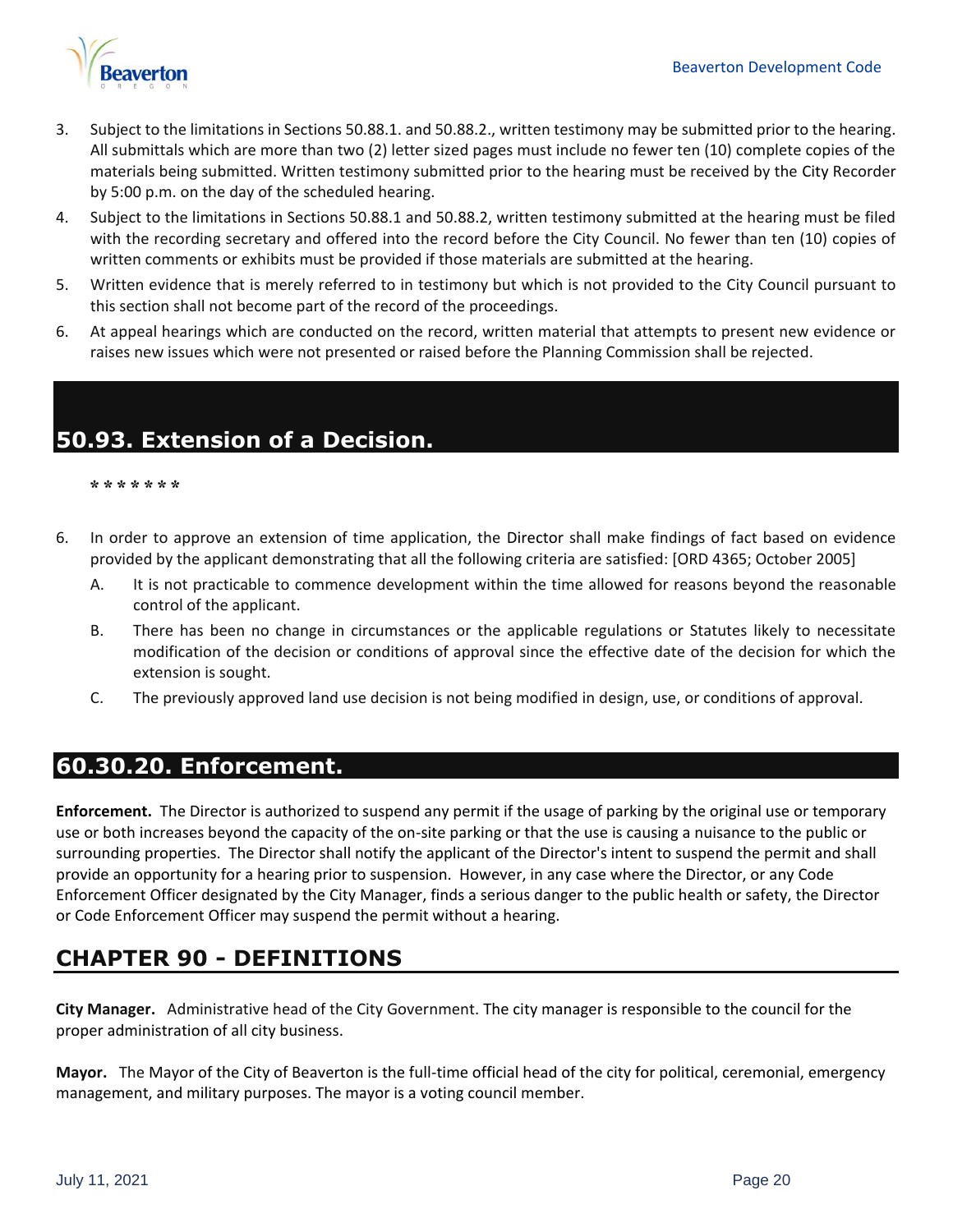